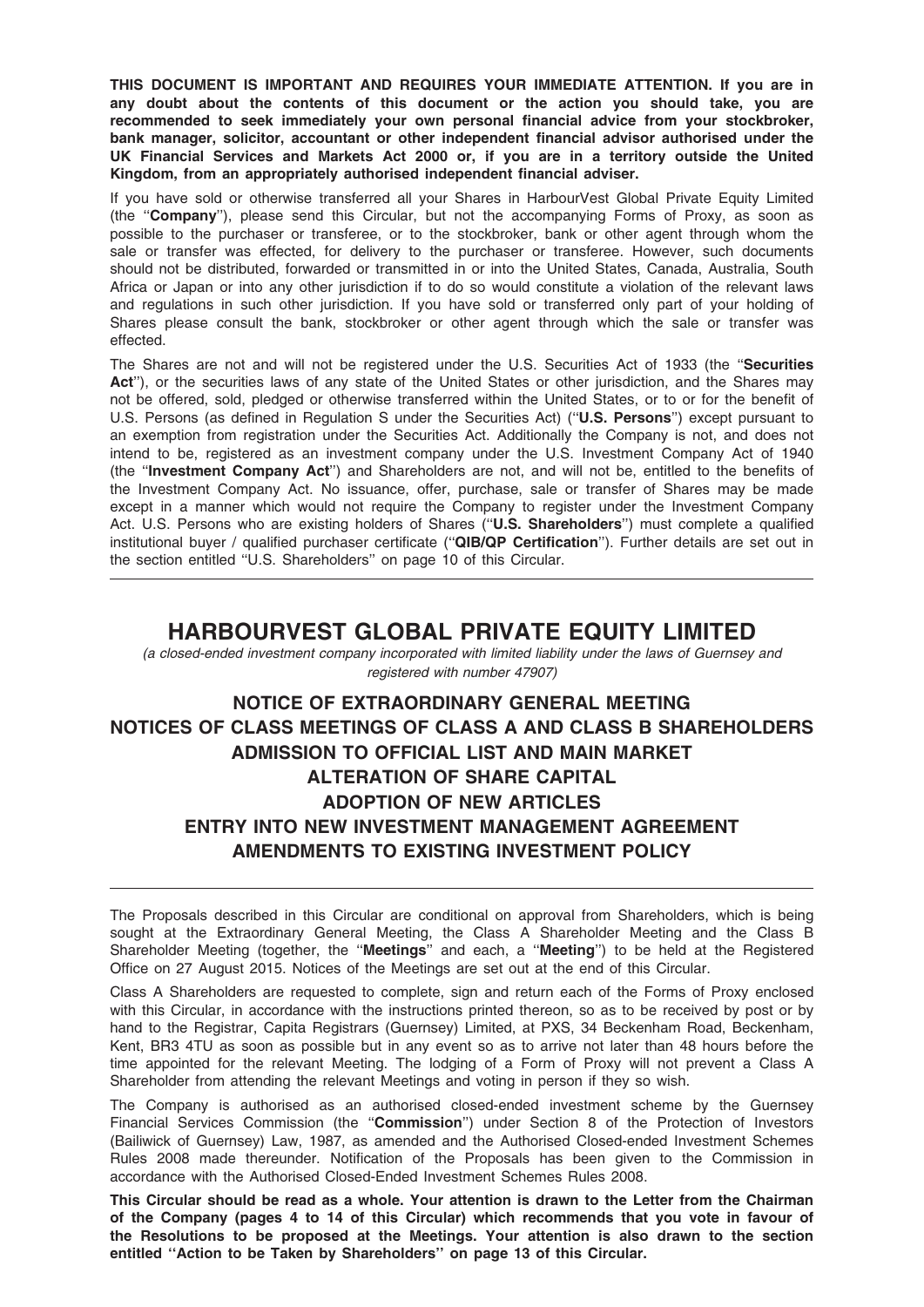### **CONTENTS**

| 1.             |                                                        | 4              |  |
|----------------|--------------------------------------------------------|----------------|--|
| 2.             |                                                        | 5              |  |
| 3.             | BENEFITS AND RISKS ASSOCIATED WITH THE PROPOSALS       | 5              |  |
| 4.             |                                                        | 6              |  |
| 5.             |                                                        | $\overline{7}$ |  |
| 6.             | AMENDMENTS TO EXISTING INVESTMENT MANAGEMENT AGREEMENT | $\overline{7}$ |  |
| 7 <sub>1</sub> |                                                        | 9              |  |
| 8.             |                                                        | 10             |  |
| 9.             |                                                        | 11             |  |
| 10.            |                                                        | 12             |  |
| 11.            |                                                        | 12             |  |
| 12.            |                                                        | 13             |  |
|                |                                                        | 13             |  |
|                |                                                        | 14             |  |
|                |                                                        |                |  |
|                |                                                        |                |  |
| 22             |                                                        |                |  |
|                |                                                        |                |  |
| 27             |                                                        |                |  |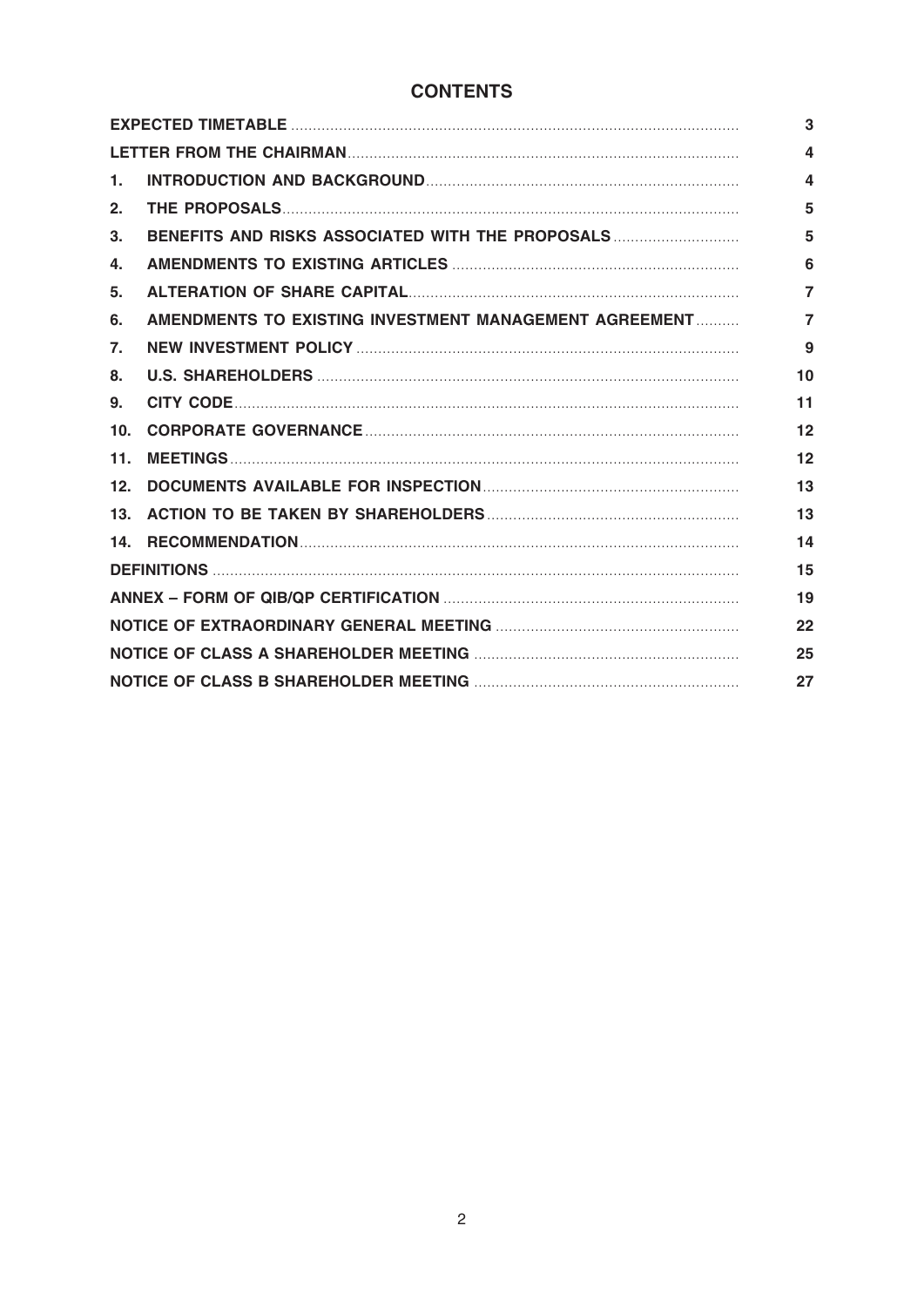## EXPECTED TIMETABLE

| Circular sent to Shareholders                                                                                | 24 July 2015                  |
|--------------------------------------------------------------------------------------------------------------|-------------------------------|
| Latest time and date for receipt of Forms of Proxy in respect of<br>the Extraordinary General Meeting*       | 1:00 p.m. on 25 August 2015   |
| Latest time and date for receipt of Forms of Proxy in respect of<br>the Class A Shareholder Meeting*         | 1:15 p.m. on 25 August 2015   |
| <b>Extraordinary General Meeting</b>                                                                         | 1:00 p.m. on 27 August 2015   |
| Class A Shareholder Meeting                                                                                  | 1:15 p.m. on 27 August 2015   |
| Class B Shareholder Meeting                                                                                  | 1:30 p.m. on 27 August 2015   |
| Announcement of the results of the Meetings                                                                  | 27 August 2015                |
| Admission to the Official List of the UKLA and to trading on the<br>Main Market of the London Stock Exchange | 8.00 a.m. on 8 September 2015 |

Each of the times and dates in the above expected timetable may be extended or brought forward without further notice. If any of the above times and/or dates change, the revised time(s) and/or date(s) will be notified to Shareholders by an announcement through a RIS. All references are to London time unless otherwise stated.

\* Please note that the latest time for receipt of the Forms of Proxy in respect of the Meetings is forty-eight hours prior to the time allotted for the relevant Meeting.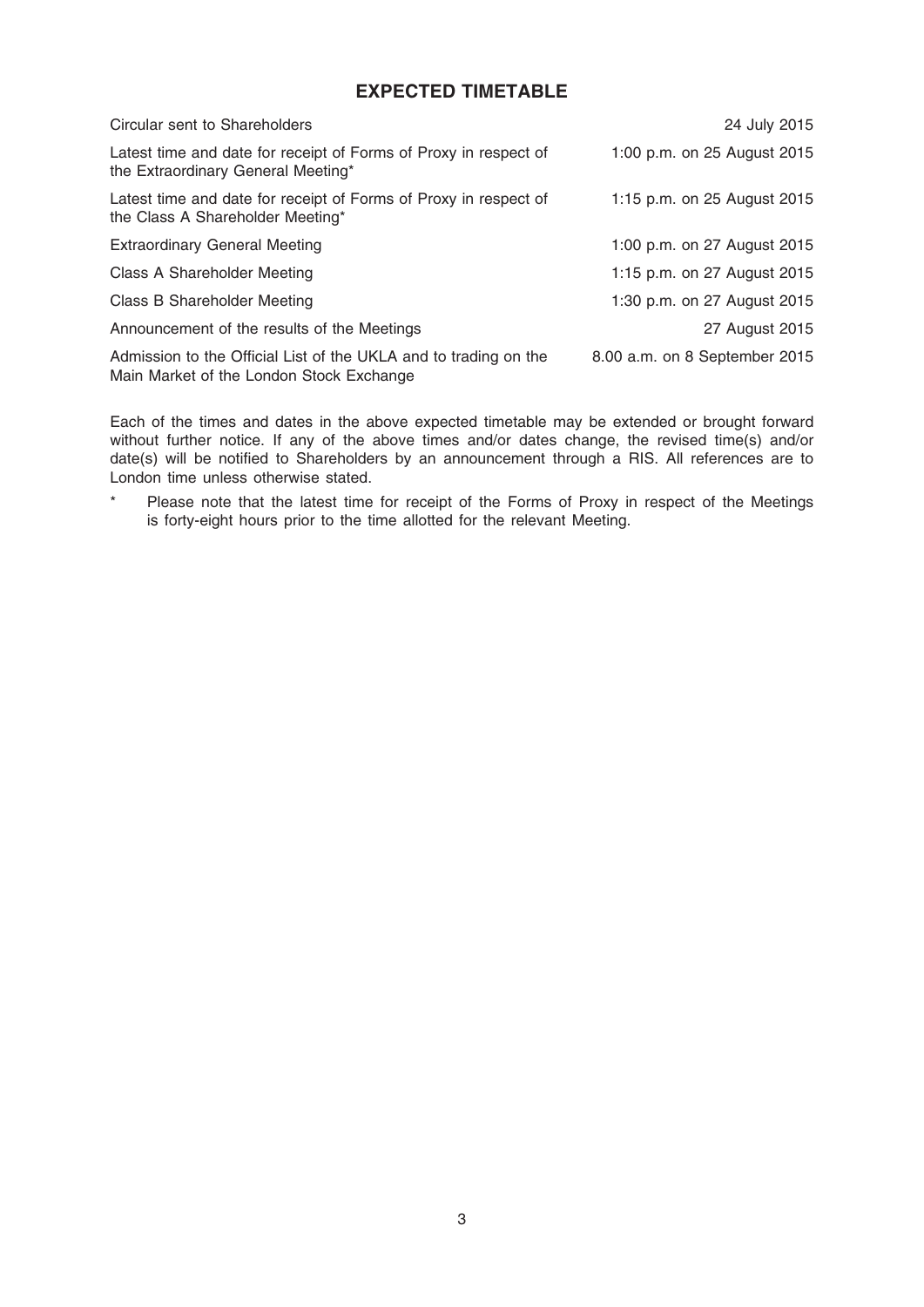LETTER FROM THE CHAIRMAN

# HARBOURVEST GLOBAL PRIVATE EQUITY LIMITED

(a closed-ended investment company incorporated with limited liability under the laws of Guernsey and registered with number 47907)

Sir Michael Bunbury (Chairman) Keith B. Corbin Alan C. Hodson Andrew W. Moore Jean-Bernard Schmidt Peter G. Wilson D. Brooks Zug

**Directors** Registered Office

Frances House Sir William Place St Peter Port Guernsey GY1 4EU

# NOTICE OF EXTRAORDINARY GENERAL MEETING NOTICES OF CLASS MEETINGS OF CLASS A AND CLASS B SHAREHOLDERS ADMISSION TO OFFICIAL LIST AND MAIN MARKET ALTERATION OF SHARE CAPITAL ADOPTION OF NEW ARTICLES ENTRY INTO NEW INVESTMENT MANAGEMENT AGREEMENT AMENDMENTS TO EXISTING INVESTMENT POLICY

24 July 2015

Dear Shareholder,

### 1. INTRODUCTION AND BACKGROUND

As set out in the Chairman's letter dated 26 March 2015 and the Annual Report and Audited Consolidated Financial Accounts of the Company for the financial period to 31 January 2015 (the ''Annual Report''), the Board intends to apply for admission of the Company to the Official List and for the Shares to be admitted to trading on the Main Market of the London Stock Exchange plc (together, "Admission"). Upon Admission, the Shares will no longer be traded on the Specialist Fund Market. However, the Company's listing on Euronext Amsterdam will not be affected.

In this regard, it is necessary to alter the Company's share capital to make it suitable for a company whose shares are admitted to trading on the Main Market. The share capital of the Company (which currently comprises an unlimited number of Ordinary Shares, an unlimited number of Class A Shares and ten thousand Class B Shares) is proposed to be altered to comprise a single class of Ordinary Shares. Alterations to the share capital are proposed to be effected by: (i) re-naming the Class A Shares as Ordinary Shares having the rights set out in the proposed New Articles; and (ii) buying back all 101 Class B Shares currently in issue for a value of US\$1 per Class B Share and, immediately following the buyback, cancelling these Class B Shares in accordance with the Articles and the Law. Accordingly, upon Admission, the Company shall have a single class of Ordinary Shares in issue, which will be admitted to trading on the Main Market. Further details of the proposed alterations to the share capital are set out in paragraph 5 below.

The Existing Articles are also proposed to be amended, to reflect the proposed alterations to the Company's share capital and to make the Articles suitable for a company whose shares are admitted to trading on the Main Market. The proposed amendment to the Existing Articles will be effected by substituting the Existing Articles with the New Articles. Further details of the proposed amendments to the Existing Articles are set out in paragraph 4 below.

In connection with the proposed Admission, the Board and the Investment Manager have negotiated certain amendments to the Existing Investment Management Agreement. Details of the proposed amendments to the Existing Investment Management Agreement are set out in paragraph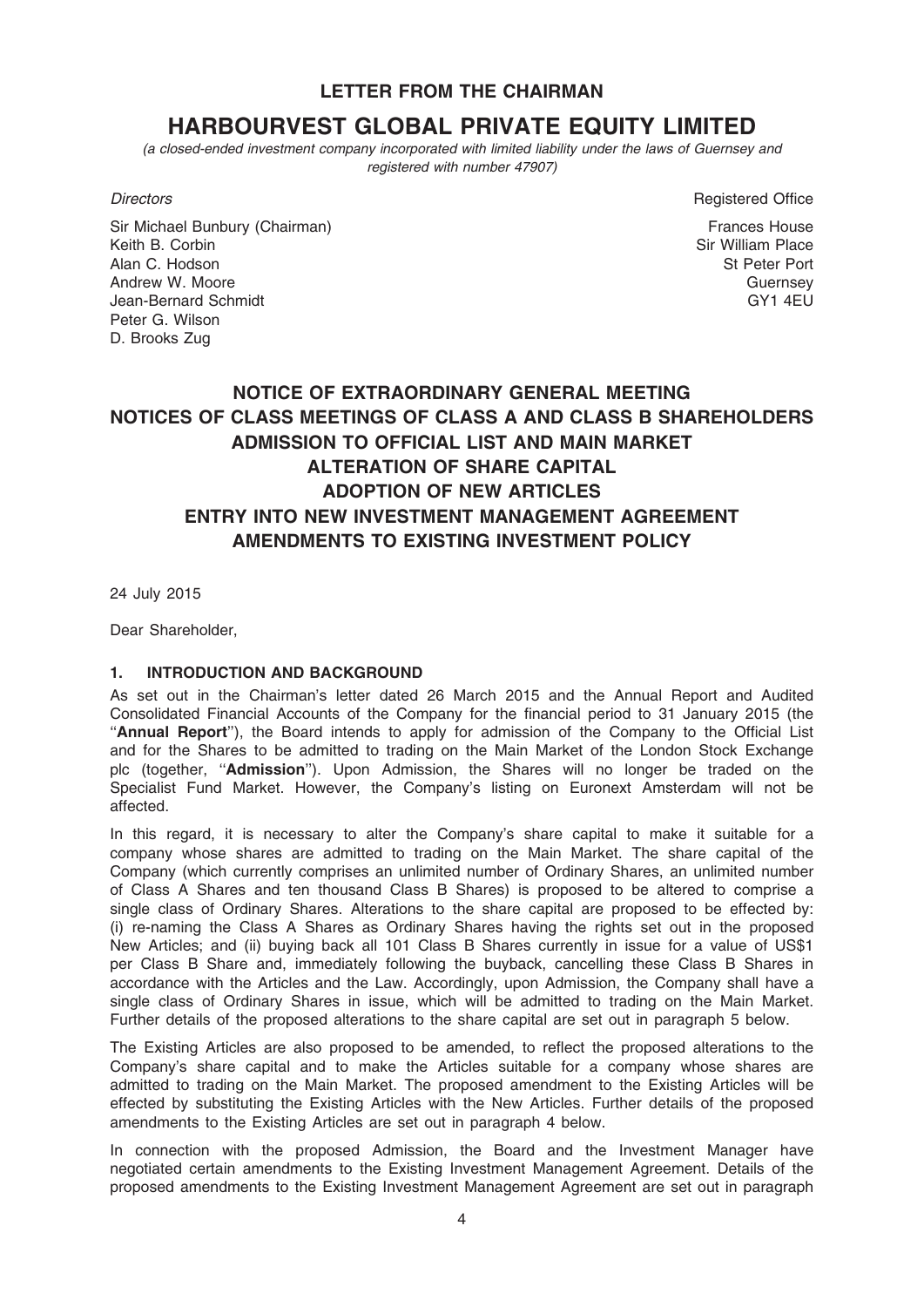6 below. In particular, the proposed amendments include a provision for either party to terminate the agreement on twelve months' notice (instead of Investment Manager's right to terminate the agreement on twenty four months' notice under the Existing Investment Management Agreement), and for compensation to be paid to HarbourVest in the event of a ''no fault'' termination by either party. These amendments will be effected by the Company and the Investment Manager entering into the New Investment Management Agreement.

Finally, the Board, in consultation with the Investment Manager, also proposes to amend the Company's investment policy to allow the Company to make investments in closed-ended listed private equity funds not managed by HarbourVest or its Associates ("Third Party Funds"). These investments may be made either by the Company itself or alongside HarbourVest Funds (generally at the same time and on substantially the same terms) ("Co-investments"). These amendments (and any other amendments required to meet the eligibility requirements of the UK Listing Authority for Admission) will be effected by the Company adopting the New Investment Policy (which is set out in paragraph 7 below).

This Circular sets out details of, and seeks your approval for, the Proposals (set out in paragraph 2 below) and explains why your Board is recommending that you vote in favour of the resolutions to be proposed at the Meetings to be held on 27 August 2015 (the ''Resolutions''). Notices in respect of the Meetings are set out at the end of this Circular.

Please note that given the nature of the Proposals and their impact on the rights attaching to the Class A Shares and the Class B Shares, holders of both Class A Shares and Class B Shares are entitled to, and indeed, requested by the Board to, vote on Resolution 1 to be tabled at the Extraordinary General Meeting and on the Resolutions to be tabled at the respective Class Meetings.

### 2. THE PROPOSALS

Subject to Shareholder approval (and to obtaining the requisite regulatory approvals), it is proposed that:

- (1) the Company be admitted to the Official List and the Shares be admitted to trading on the Main Market;
- (2) the New Articles be adopted in place of the Existing Articles;
- (3) the Class A Shares be re-named as Ordinary Shares carrying the rights set out in the New Articles;
- (4) the Company make an off-market buyback (pursuant to section 314 of the Law) of all 101 Class B Shares currently in issue for a value of US\$1 per Class B Share, and cancel these Class B Shares immediately following the buyback;
- (5) the Company enter into the New Investment Management Agreement with the Investment Manager; and
- (6) the New Investment Policy be adopted in place of the Existing Investment Policy,
	- (together, the ''Proposals'').

The Proposals are subject to the approval of Shareholders and this Circular contains Notices of the Meetings at which the Resolutions to approve the Proposals will be considered.

Resolution 1 to be tabled at the Extraordinary General Meeting and the Resolutions to be tabled at the Class Meetings are inter-conditional and Resolutions 2, 3 and 4 to be tabled at the Extraordinary General Meeting are conditional on the passing of Resolution 1 to be tabled at the Extraordinary General Meeting.

Further details of the New Articles, the New Investment Management Agreement and the New Investment Policy are set out in paragraphs 4, 6 and 7 below.

### 3. BENEFITS AND RISKS ASSOCIATED WITH THE PROPOSALS

The Company's transition from the Specialist Fund Market to the Main Market is expected to broaden the appeal of the Shares among key sections of the investment community. The renaming of the Class A Shares as Ordinary Shares removes a barrier to investment from a number of institutions, wealth managers and other interested parties who, typically, are reluctant to purchase shares carrying limited voting rights. A number of existing Shareholders may also, for this reason, wish to add to their holdings. A listing on the Official List will improve the Company's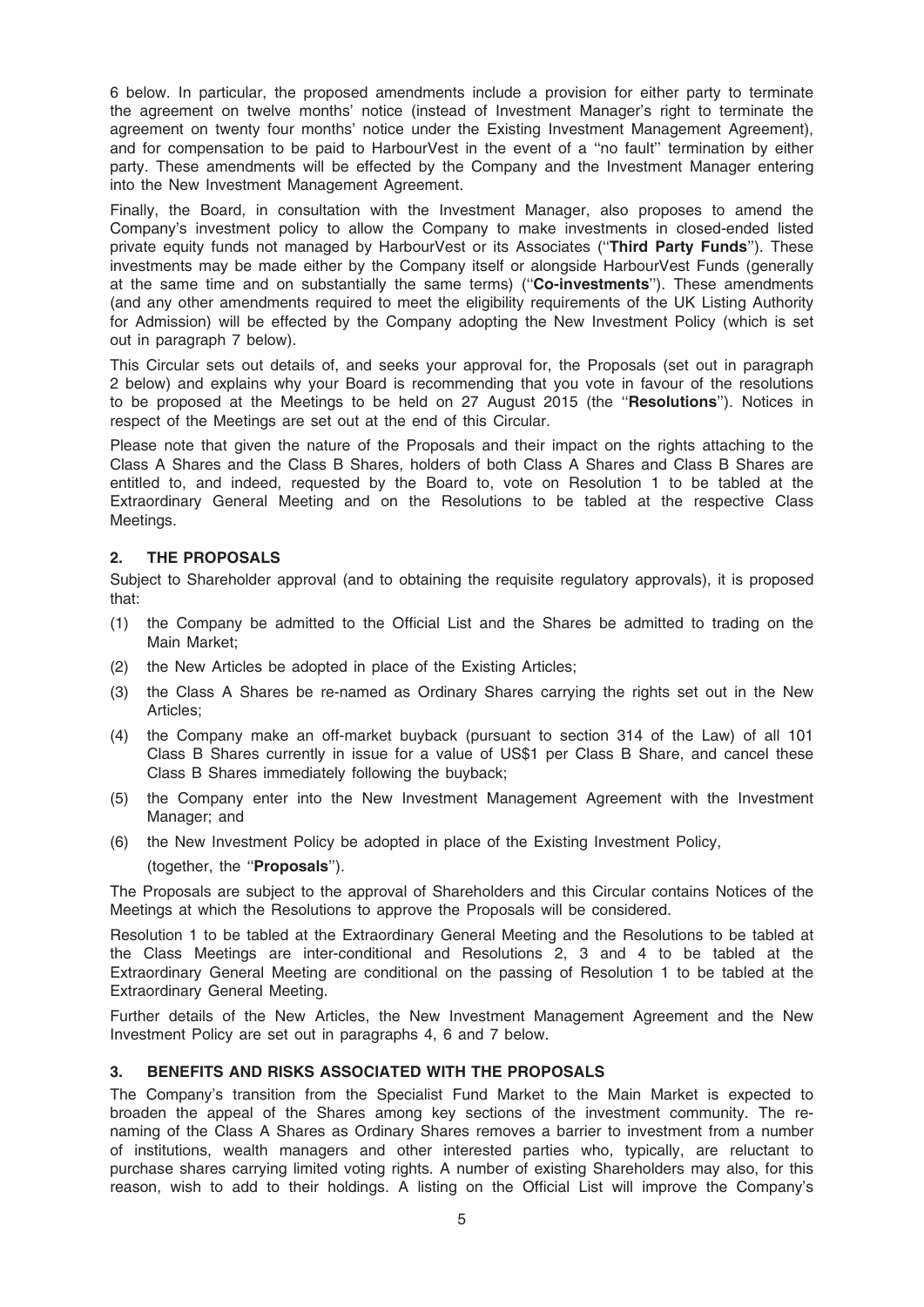ability to market its Shares to retail investors; an increasingly important source of demand for listed private equity funds. The Board expects that the resulting access to a potentially larger pool of capital is likely to improve liquidity in the Shares.

Furthermore, the Board has taken and will continue to take all such steps as are within its control to facilitate the Company's eligibility for inclusion in the FTSE All Share index, which would help raise the Company's profile in the market. In particular, it is proposed that, on Admission, the Company's market quote on the London Stock Exchange will be redenominated into Sterling (the Class A Shares are currently traded on the Specialist Fund Market of the London Stock Exchange and Euronext Amsterdam in U.S. Dollars). There will be no changes to the legal form or nature of the Shares as a result of the redenomination of the market quote.

The Board believes that the risks associated with the transition from the Specialist Fund Market to the Main Market are minimal, with the principal difference from the Company's existing operations being a requirement for additional disclosure in the Company's annual and semi-annual financial reports.

In light of the above, the Board considers that implementing the Proposals is in the best interests of the Company and the Shareholders as a whole.

### 4. AMENDMENTS TO EXISTING ARTICLES

In connection with Admission, the Company proposes to adopt the New Articles in place of the Existing Articles. The material amendments proposed to be made by the New Articles are set out below:

- (1) Following the proposed enfranchisement and re-naming of the Class A Shares and the proposed off-market buyback and cancellation of the Class B Shares, the Company will have a single class of Ordinary Shares in issue. The New Articles provide that the Ordinary Shares have equal rights to dividends and distributions on winding-up, equal voting rights and shall be freely transferable (save for any customary restrictions imposed for securities law or other legal or regulatory purposes). Any amendments to the Articles following Admission will require Shareholder approval by special resolution, in accordance with the Law.
- (2) In order to comply with the UKLA's eligibility requirements for a Guernsey-domiciled investment company seeking admission to the Main Market, the New Articles introduce preemption rights for Shareholders. The proposed pre-emption rights provide that, subject to any modifications approved by special resolution, the Company may not allot equity securities for cash unless it has made an offer to each person who holds equity securities of the same class in the Company to allot to him on the same or more favourable terms a proportion of those securities that is as nearly as practicable equal to the proportion in number held by him of the share capital of the Company.
- (3) The Existing Articles provide that any amendment to the Company's investment objective, policy or strategy or to the Investment Management Agreement requires the approval of the Class A Shareholders and the Class B Shareholders by special resolution. In order to ensure consistency with the Listing Rules (which will apply to the Company following Admission) and to reflect the usual position for investment companies where voting rights are not controlled by the Investment Manager (or an Associate of the Investment Manager), the New Articles require Shareholder approval by ordinary resolution for material amendments to the Company's investment policy but do not, subject to the provisions in the Listing Rules relating to related party transactions, require Shareholder approval for amendments to the Investment Management Agreement.
- (4) The New Articles seek to strengthen the powers of the Board in circumstances in which the Board believes or ascertains that Ordinary Shares are held by persons not permitted to be Shareholders of the Company, or whose Interest in Ordinary Shares might, in the determination of the Directors, be disadvantageous to the Company (including for US regulatory reasons); in particular by either a Non-Qualified Holder or a Plan. The New Articles provide the Board with more robust powers and procedures in order to require relevant information from such Shareholders and, if necessary, to cause them to effect a disposal of their Ordinary Shares.
- (5) Under the Existing Articles, the aggregate amount of such fees payable to the Directors may not exceed US\$275,000 per annum, or such sum as the Class B Shareholders in general meeting shall from time to time determine. The Class B Shareholders have previously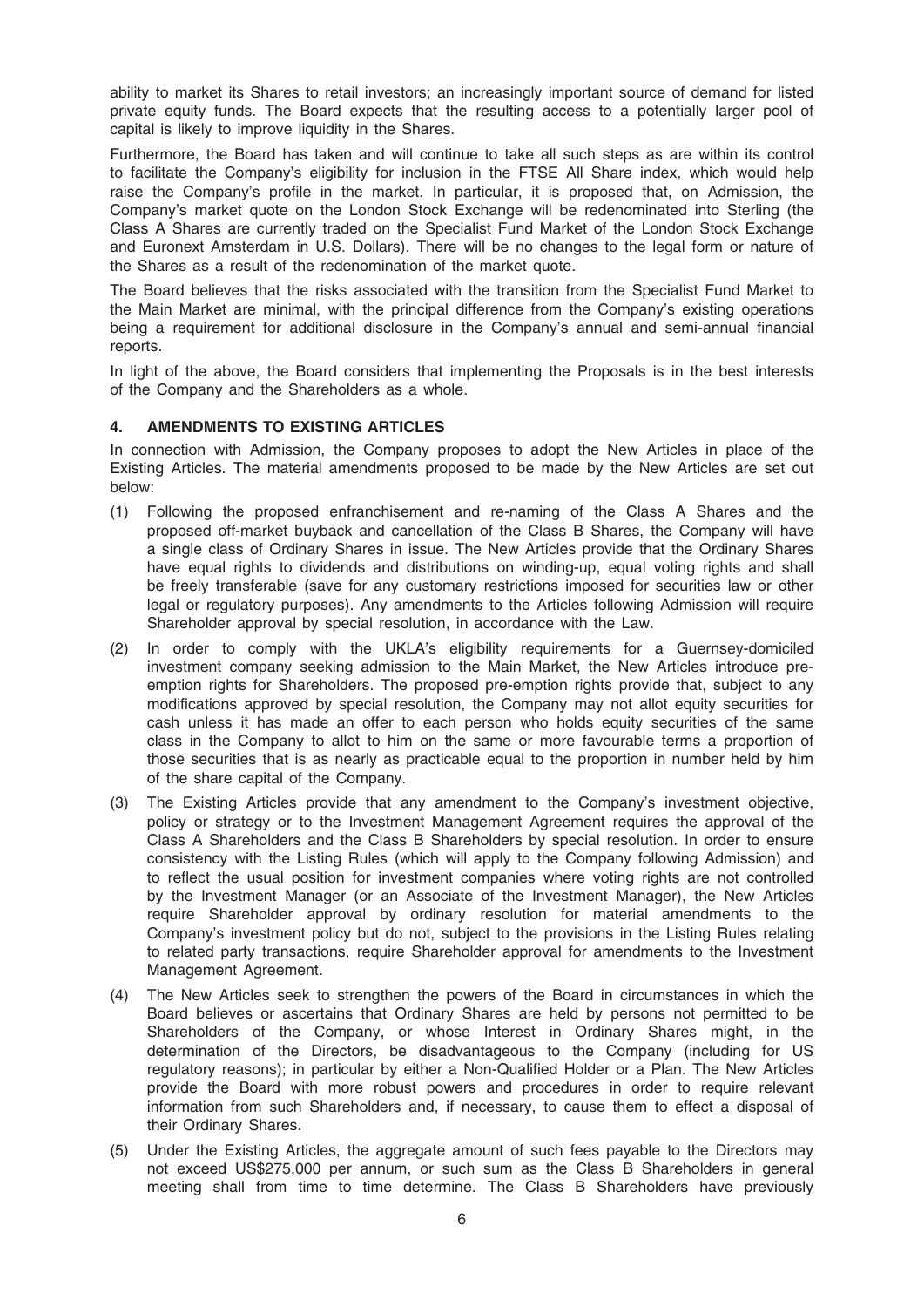approved an increase to this aggregate amount to US\$500,000, with effect from 1 February 2008. In order to provide sufficient headroom and to reflect the increased responsibilities of the Board following Admission, it is proposed that the maximum aggregate amount payable under the Articles be increased to US\$750,000 (or such amount as the Shareholders may approve in general meeting from time to time).

(6) Finally, amendments to the Existing Articles are also being proposed to amend provisions relating to the proceedings at general meetings and to reflect amendments to the Law.

These amendments will be effected by substituting the Existing Articles with the New Articles. The adoption of the New Articles requires Shareholder approval and is conditional on, and will take effect upon, Admission.

### 5. ALTERATION OF SHARE CAPITAL

The Company proposes that, subject to Shareholder approval, the Class A Shares be re-named as Ordinary Shares carrying the rights set out in the New Articles.

Simultaneously, the Company proposes to make an off-market buyback (pursuant to section 314 of the Law) of all 101 Class B Shares currently in issue for a value of US\$1 per Class B Share. The Class B Shares will be cancelled by the Company immediately following the buyback.

The terms of the buyback shall be governed by the purchase agreement to be entered into between the Company and the Class B Shareholder(s), which is conditional on Shareholder approval (the "Purchase Agreement"). The buyback of the Class B Shares will constitute a distribution for the purposes of the Law. Accordingly, the Board will follow the procedure for making a distribution set out at section 303 of the Law and will consider the statutory solvency test set out therein.

### 6. AMENDMENTS TO EXISTING INVESTMENT MANAGEMENT AGREEMENT

In connection with the proposed buyback and cancellation of the Class B Shares and the proposed Admission, the Board and the Investment Manager have negotiated certain amendments to the Existing Investment Management Agreement. The material amendments are set out below:

- (1) The New Investment Management Agreement provides that the Investment Manager is entitled to nominate up to two candidates to be put forward for appointment to the Board at each AGM of the Company (each, a "Manager's Board Representative"). Subject to the election of a Manager's Board Representative being approved by the Shareholders at the relevant AGM, such Manager's Board Representative shall be appointed on the same terms (save that no remuneration shall be paid by the Company to such Manager's Board Representative) as the Company's other non-executive Directors holding office at the time of such appointment (other than the chairman and committee chairmen), and having regard to the provisions in relation to the terms of appointment of non-executive directors in any applicable corporate governance regime and in the Articles. In the event that the New Investment Management Agreement is terminated, the Investment Manager shall procure that each Manager's Board Representative shall resign forthwith as a Director without seeking any compensation for loss of office and waiving all claims that such Manager's Board Representative may have against the Company in connection therewith.
- (2) The New Investment Management Agreement provides that a Strategy Mandate may be agreed by the Board and the Investment Manager each year which shall set out the parameters within which the Investment Manager may (subject to the Board's powers to supervise and control the activities of the Investment Manager) make investments without any prior approval of, or notification to, the Board. In the event of a failure to agree the Strategy Mandate, the New Investment Management Agreement specifies default parameters within which the Investment Manager may operate until such time as a new Strategy Mandate is agreed.
- (3) The New Investment Management Agreement (together with the Side Letter entered into between the Company and HarbourVest on or about the date of the New Investment Management Agreement) also provides that the Company shall have the right to invest in each new HarbourVest Fund (to which more than 10 investors (any investors who are Associates being deemed a single investor for these purposes) make commitments) that commences its initial offering period after Admission, in an amount equal to, at minimum, 5 per cent. of the total capital commitments to such HarbourVest Fund.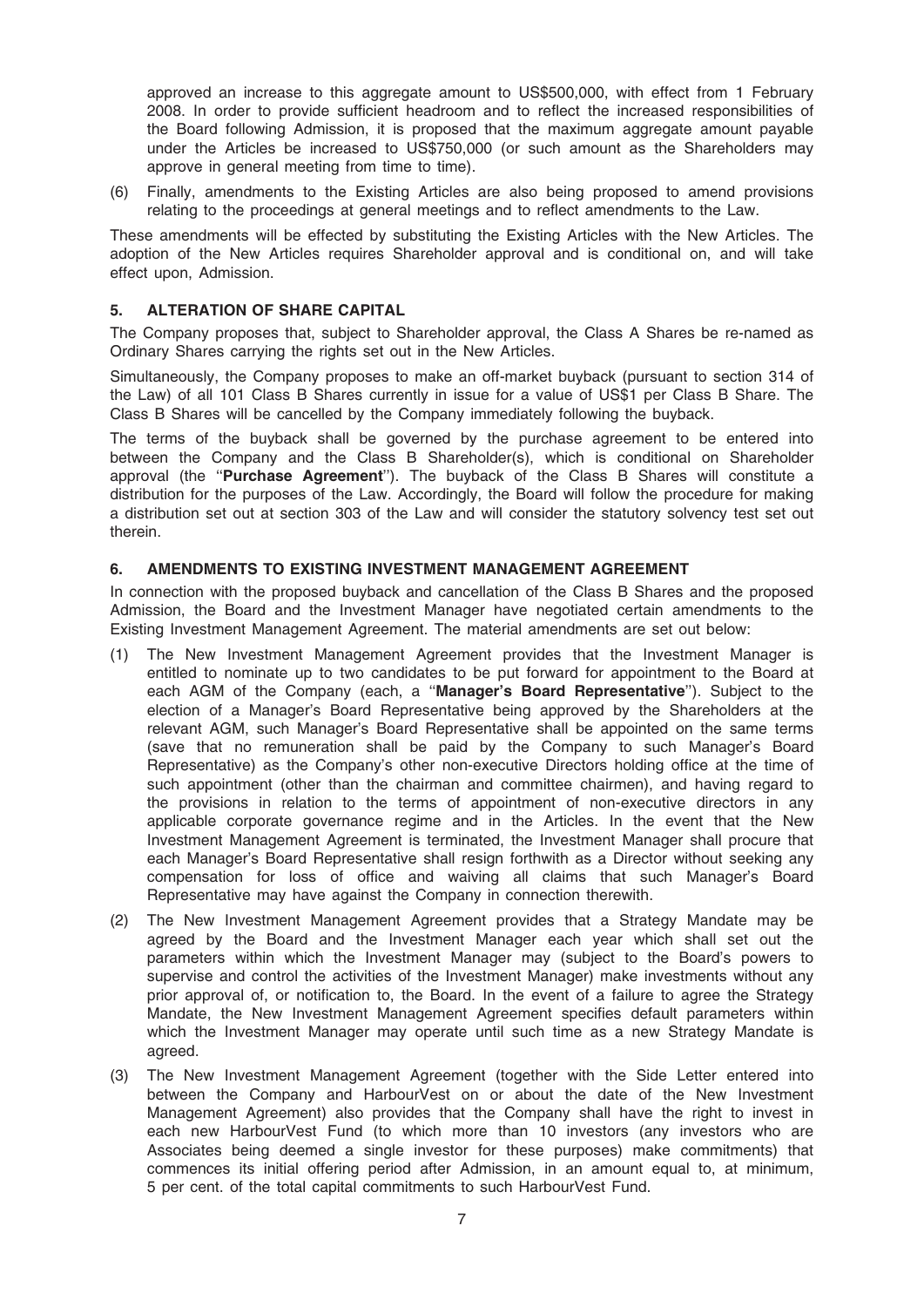- (4) In terms of fees, it will continue to be the case that the Investment Manager will not receive any management fees from the Company with respect to investments in HarbourVest Funds. The Company will, however, indirectly bear its *pro rata* share of the management fees payable by the relevant underlying HarbourVest Fund to HarbourVest or its Associates. Further, in respect of any investment by the Company into a HarbourVest Fund following Admission, the Company shall be entitled to the benefit of the most favourable terms of investment agreed with any investor making an equal (or smaller) commitment to such HarbourVest Fund at that time. Similarly, the fee arrangements in relation to Co-investments made by the Company prior to Admission will not change. With respect to any Coinvestments made by the Company following Admission, the management fee and carried interest payable by the Company shall be equal to the management fee and carried interest payable (directly or indirectly) by an investor in the HarbourVest Fund co-investing alongside the Company in such Co-investment. If there are two or more HarbourVest Funds coinvesting alongside the Company in such Co-investment, the fee arrangements applicable to the HarbourVest Fund the investors in which pay (directly or indirectly) the lowest (non-zero) management fee in respect of the Co-investment shall be applied to the Company's investment in such Co-investment. If investors in two or more HarbourVest Funds pay (directly or indirectly) the same (lowest, non-zero) management fee, the lesser of the carried interest paid (directly or indirectly) by such investors will apply to the Company. Finally, in cases where no fee is charged (directly or indirectly) to the investors in each of one or more HarbourVest Fund co-investing alongside the Company in a Co-investment, the Company shall be charged: (i) a transaction fee of 1 per cent. of the aggregate fair market value of the consideration paid by the Company in effecting such Co-investment, payable on the closing of the Co-investment; and (ii) an additional fee of 0.5 per cent. of the aggregate fair market value of the consideration paid by the Company in effecting such Co-investment, to be paid upon each of the first, second and third anniversaries of the closing of the Co-investment.
- (5) The New Investment Management Agreement provides that either party may terminate the agreement by giving to the other not less than 12 months' written notice (in addition to the ability of either party to terminate the agreement ''for cause'' in various circumstances, either immediately or on shorter notice). This provision replaces the current ability of the Investment Manager to terminate the Existing Investment Management Agreement by giving the Company 24 months' notice (with no corresponding ability for the Company to terminate the agreement on notice). Further, the New Investment Management Agreement provides that if the agreement is terminated by the Investment Manager for any reason or by the Company ''without cause'', the Company shall pay to the Investment Manager: (i) a fee, calculated as at the effective date of the termination of the New Investment Management Agreement, equal to the aggregate of all management fees payable over the course of the 12 month period preceding the effective date of such termination to the Investment Manager (or to any Associate of HarbourVest) by the HarbourVest Funds in which the Company is invested to the extent that such management fees are attributable to such investment by the Company within 15 Business Days of such termination becoming effective; and (ii) a reimbursement of part of the costs and expenses incurred by the Investment Manager in relation to the Company's IPO (''IPO Costs''). The amount of the IPO Costs to be reimbursed by the Company on the termination of the Investment Management Agreement shall be reduced on a straight-line basis, such that no IPO Costs shall be reimbursed if the New Investment Management Agreement is terminated after more than 10 years and 3 months following the Effective Date of the New Investment Management Agreement. By way of illustration, if the Company and the Investment Manager enter into the New Investment Management Agreement and the New Investment Management Agreement is then terminated ''without cause'' on 31 December 2015 (such termination taking effect on 31 December 2016), the aggregate amount payable by the Company to the Investment Manager would be around US\$19.5 million (comprising around US\$12.3 million of termination fees (under limb (i) above) and around US\$7.2 million of IPO Costs (under limb (ii) above)) being approximately 1.5 per cent. of the Company's estimated Net Asset Value of US\$1,306 million as at 30 June 2015.

Although the Company and the Investment Manager have agreed the terms of the New Investment Management Agreement, pursuant to the Existing Articles, the entry by the Company into the New Investment Management Agreement requires Shareholder approval. Subject to Shareholder approval, the New Investment Management Agreement is conditional upon, and will take effect from, Admission.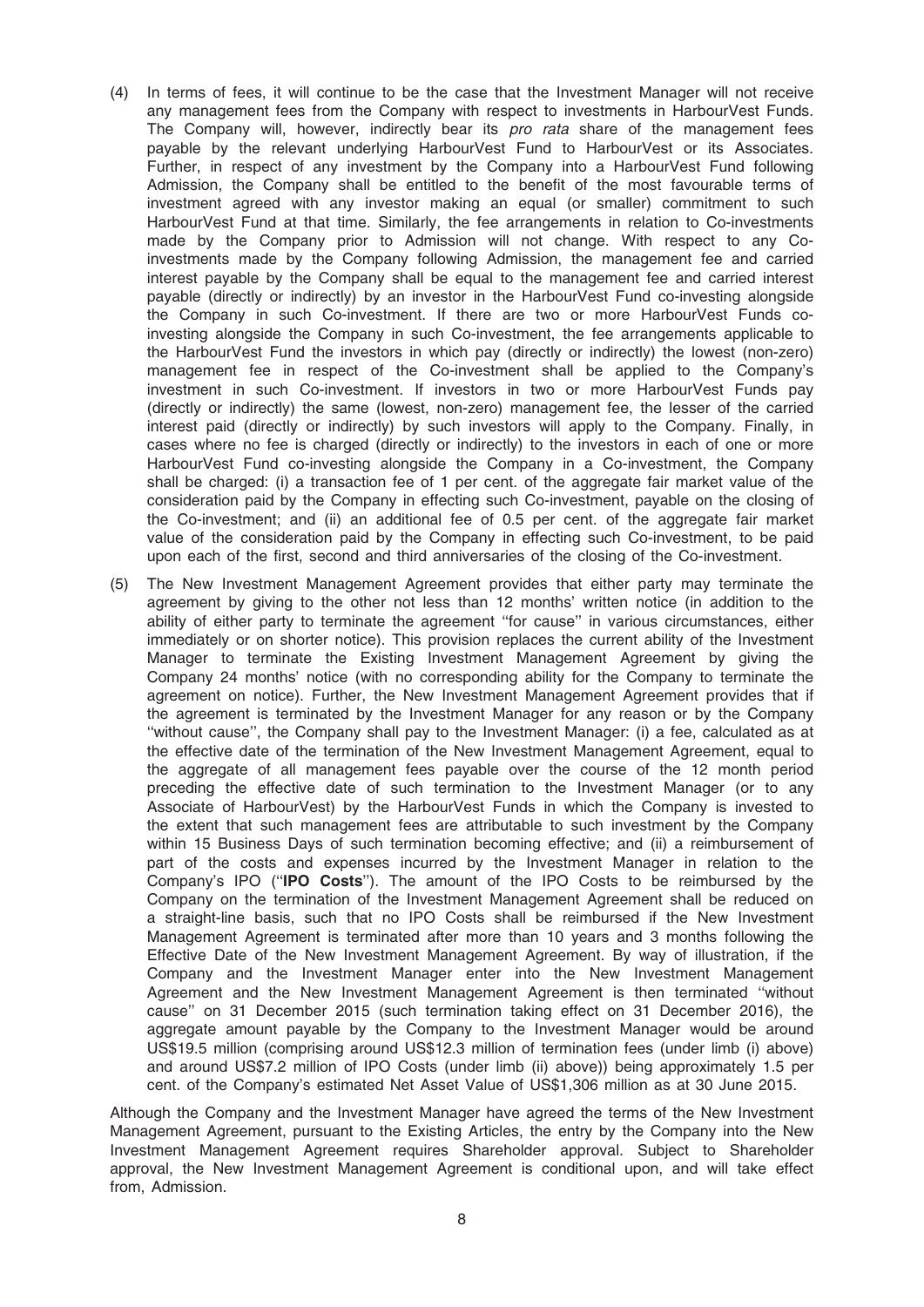### 7. NEW INVESTMENT POLICY

The Board, in consultation with the Investment Manager, proposes to adopt the New Investment Policy set out below in place of the Existing Investment Policy. The New Investment Policy is broadly similar to the Existing Investment Policy, with the principal amendment being the additional ability of the Company to make investments in Third Party Funds.

### Investment Objective

The Company's investment objective is to generate superior shareholder returns through long-term capital appreciation by investing primarily in a diversified portfolio of private equity investments. The Company may also make investments in private market assets other than private equity where it identifies attractive opportunities.

The Company will seek to achieve its investment objective primarily by investing in investment funds managed by HarbourVest, which invest in or alongside third party-managed investment funds (''HarbourVest Funds''). HarbourVest Funds are broadly of three types: (i) ''Primary HarbourVest Funds'', which make limited partner commitments to underlying private market funds prior to final closing; (ii) ''Secondary HarbourVest Funds'', which make purchases of private market assets by acquiring positions in existing private market funds or by acquiring portfolios of investments made by such private market funds; and (iii) ''Direct HarbourVest Funds'', which invest into operating companies, projects or assets alongside other investors.

In addition, the Company may, on an opportunistic basis, make investments (generally at the same time and on substantially the same terms) alongside HarbourVest Funds (''Co-investments'') and in closed-ended listed private equity funds not managed by HarbourVest (''Third Party Funds''). Coinvestments made by the Company may, inter alia, include investments in transactions structured by other HarbourVest vehicles including, but not limited to, commitments to private market funds or operating companies in which other HarbourVest Funds have invested.

Cash, at any time not held in such longer term investments will, pending such investment, be held in cash, cash equivalents, money market instruments, government securities, asset-backed securities and other investment-grade securities and interests in any private equity vehicle that is listed or traded on any securities exchange (''Temporary Investments'').

The Company shall use an over-commitment strategy in order to remain as fully invested as possible, consistent with the investment guidelines set out below. To achieve this objective, the Company will have undrawn capital commitments to HarbourVest Funds and Co-investments which exceed its liquid funding resources, but will use its best endeavours to maintain capital resources which, together with anticipated cash flows, will be sufficient to enable the Company to satisfy such commitments as they are called.

### Diversification and Investment Guidelines

The Company will, by investing in a range of HarbourVest Funds, Co-investments and Third Party Funds, seek to achieve portfolio diversification in terms of:

- geography: providing exposure to assets in the United States, Europe, Asia and other markets;
- stage of investment: providing exposure to investments at different stages of development such as early stage, balanced and late stage venture capital, small and middle market businesses or projects, large capitalisation investments, mezzanine investments and special situations such as restructuring of funds or distressed debt;
- strategy: providing exposure to primary, secondary and direct investment strategies;
- vintage year: providing exposure to investments made across many years; and
- industry: with investments exposed, directly or indirectly, to a large number of different companies across a broad array of industries.

In addition, the Company will observe the following investment restrictions:

with the exception, at any time, of not more than one HarbourVest Fund or Co-investment to which up to 40 per cent. of the Company's Gross Assets may be committed or in which up to 40 per cent. of the Company's Gross Assets may be invested, no more than 20 per cent. of the Company's Gross Assets will be invested in or committed at any time to a single HarbourVest Fund or Co-investment;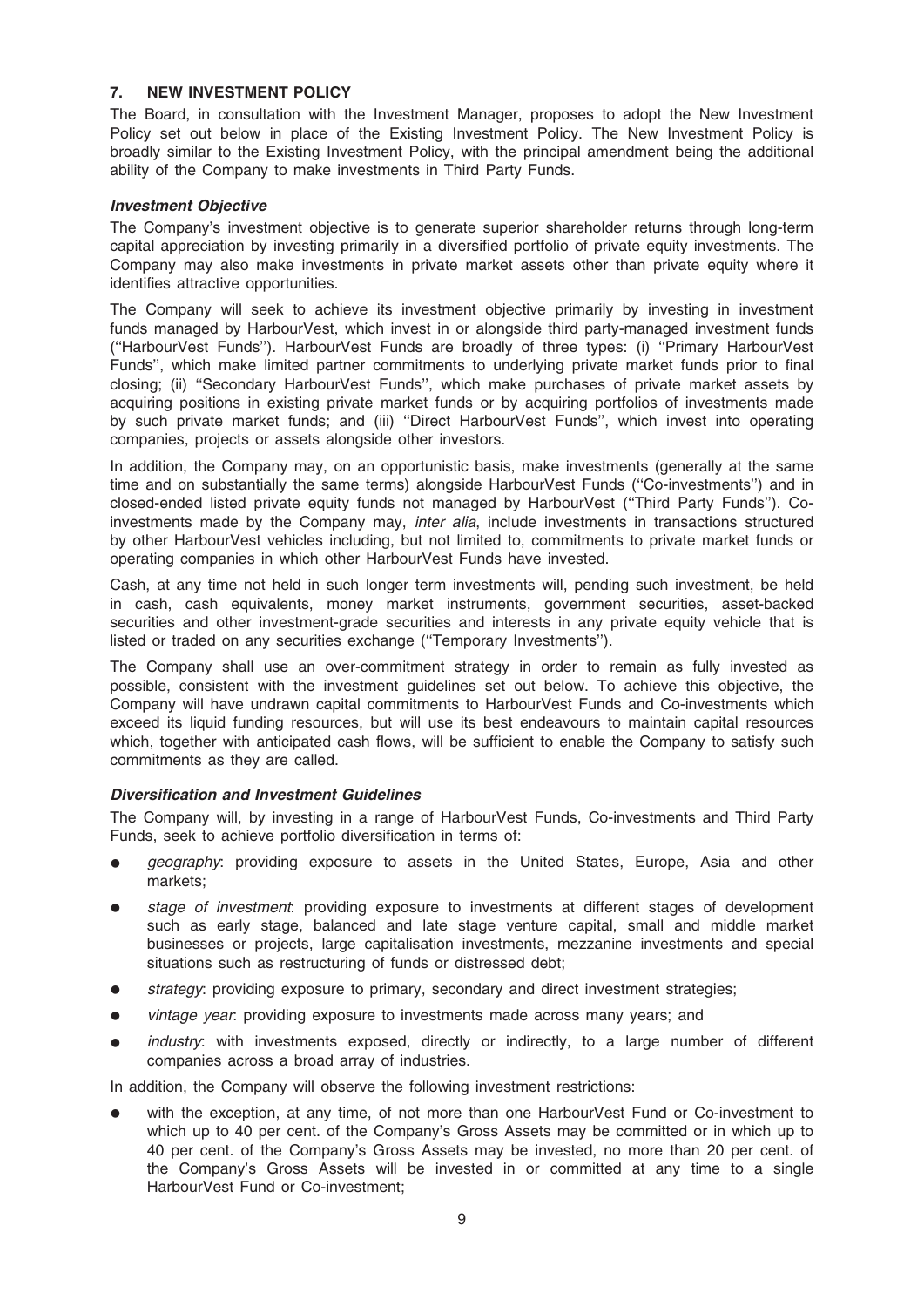- no more than 10 per cent. of the Company's Gross Assets will be invested (in aggregate) in Third Party Funds;
- the Investment Manager will use its reasonable endeavours to ensure that no more than 20 per cent of the Company's Gross Assets, at the time of making the commitment, will be committed to or invested in, directly or indirectly, whether by way of a Co-investment or through a HarbourVest Fund, to (a) any single ultimate underlying investment, or (b) one or more collective investment undertakings which may each invest more than 20 per cent. of the Company's Gross Assets in other collective investment undertakings (ignoring, for these purposes, appreciations and depreciations in the value of assets, fluctuations in exchange rates and other circumstances affecting every holder of the relevant asset);
- any commitment to a single Co-investment which exceeds 5 per cent. of the Company's NAV (calculated at the time of making such commitment) shall require prior Board approval, provided however that no commitment shall be made to any single Co-investment which, at the time of making such commitment, represents more than 10 per cent. (or, in the case of a Co-investment that is an investment into an entity which is not itself a collective investment undertaking (a ''Direct Investment''), 5 per cent.) of the aggregate of: (a) the Company's NAV at the time of the commitment; and (b) undrawn amounts available to the Company under any credit facilities;
- the Company will not, without the prior approval of the Board, acquire any interest in any HarbourVest Fund from a third party in a secondary transaction for a purchase price that: (i) exceeds 5 per cent. of the Company's NAV; or (ii) is greater than 105 per cent. of the most recently reported net asset value of such interest (adjusted for contributions made to and distributions made by such HarbourVest Fund since such date).

Save for cash awaiting investment which may be invested in Temporary Investments, the Company will invest only in HarbourVest Funds (either by subscribing for an interest during the initial offering period of the relevant fund or by acquiring such an interest in a secondary transaction), in Co-investments or in Third Party Funds.

### Company's right to invest in HarbourVest Funds

Pursuant to contractual arrangements with HarbourVest, the Company has the right to invest in each new HarbourVest Fund, subject to the following conditions:

- unless the Board agrees otherwise, no capital commitment to any HarbourVest Fund may, at the time of making the commitment, represent more than 35 per cent. or less than 5 per cent. of the aggregate total capital commitments to such HarbourVest Fund from all its investors;
- unless HarbourVest agrees otherwise, the Company shall not have a right to make an investment in or a commitment to any HarbourVest Fund to which 10 or fewer investors (investors who are associates being treated as one investor for these purposes) make commitments.

### Leverage

The Company does not intend to have aggregate leverage outstanding at Company level for investment purposes at any time in excess of 20 per cent. of the Company's NAV. The Company may, however, have additional borrowings for cash management purposes which may persist for extended periods of time depending on market conditions.

### 8. U.S. SHAREHOLDERS

This Circular should not be distributed, forwarded or transmitted in or into the United States, or into any other jurisdiction if to do so would constitute a violation of the relevant laws and regulations in such other jurisdiction.

The Shares are not and will not be registered under the Securities Act or the securities laws of any state of the United States or other jurisdiction, and the Shares may not be offered, sold, pledged or otherwise transferred within the United States, or to or for the benefit of U.S. Persons except pursuant to an exemption from registration under the Securities Act.

The Company is not, and does not intend to be, registered under the Investment Company Act. In order to maintain its exemption from registration under the Investment Company Act, each U.S. Shareholder must be a ''qualified purchaser'' as defined by Section 2(a)(51)(A) of the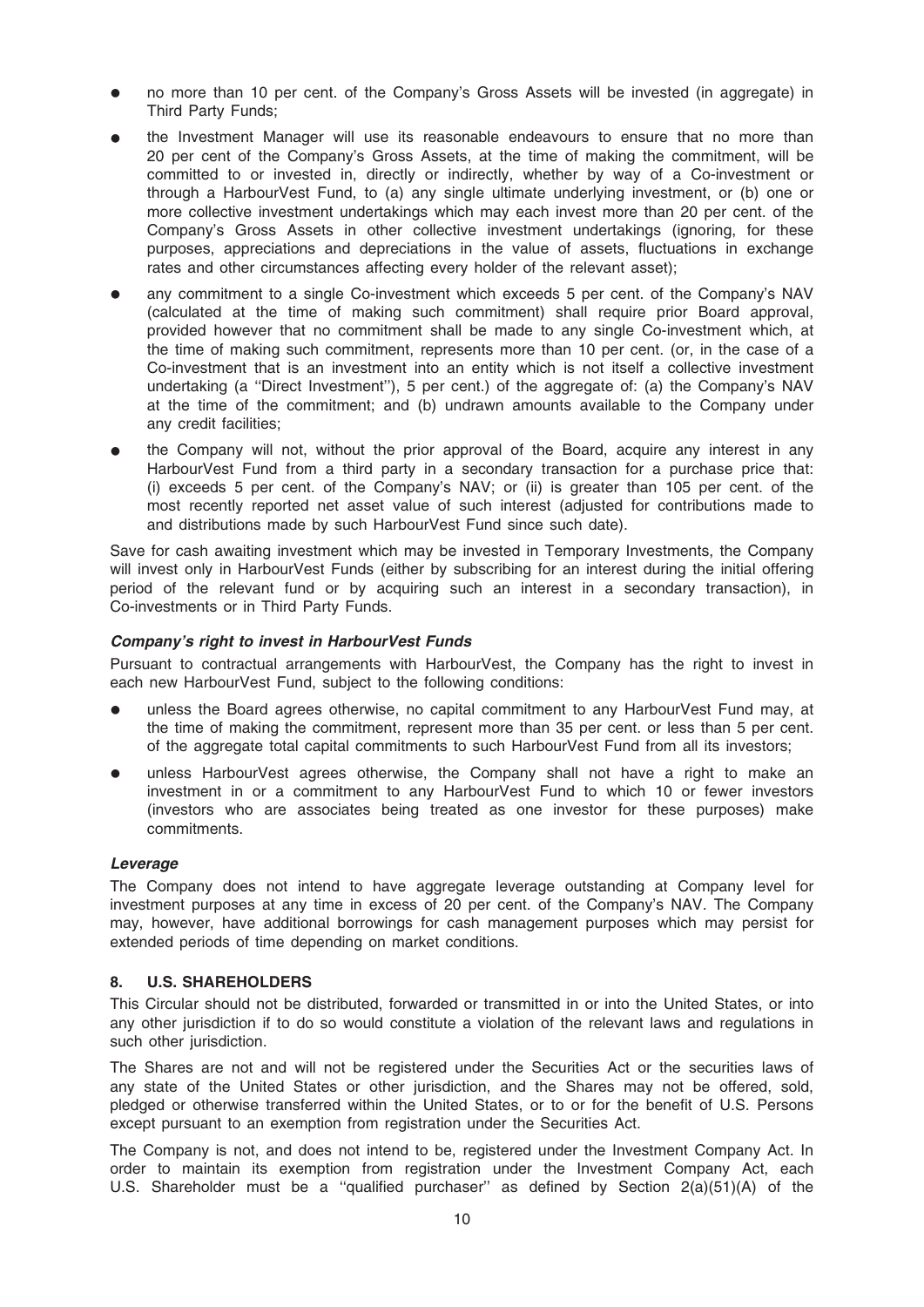U.S. Investment Company Act (''QP''). Each U.S. Shareholder must also be a ''qualified institutional buyer" ("QIB") as defined by Rule 144A of the Securities Act.

Any U.S. Shareholder (or any persons acting for the account or benefit of such U.S. Shareholder) receiving this Circular is requested to execute the form of QIB/QP Certification annexed to the Circular and return it to the Registrar as soon as possible and, in any event, by 5.00 p.m. on 7 August 2015.

If a U.S. Shareholder does not execute and return the form of QIB/QP Certification annexed to this Circular and the Board believes such U.S. Shareholder is a Non-Qualified Holder under the Existing Articles (an "Ineligible U.S. Shareholder"), the Board has the power under the Existing Articles, at its absolute discretion, to acquire, transfer, forfeit, cancel, or otherwise dispose of any Shares held by (or which it believes to be held by) such Ineligible U.S. Shareholder without the consent of such Ineligible U.S. Shareholder.

Non-U.S. Shareholders are deemed to represent to the Company that they are located outside of the United States and are not U.S. Persons (and are not acting for the account or benefit of a U.S. Person).

### 9. CITY CODE

The City Code on Takeovers and Mergers (the "City Code") applies to the Company. There are certain considerations that Shareholders should be aware of with regard to the City Code, particularly following the proposed enfranchisement of the Class A Shareholders following Admission.

Under Rule 9 of the City Code ("Rule 9"), if any person acquires an interest in shares which, when taken together with shares in which he and persons acting in concert with him are already interested, carry 30 per cent. or more of the voting rights of a company which is subject to the City Code, that person is normally required to make a general offer in cash to all shareholders in the company at the highest price paid by him or any person acting in concert with him for an interest in such shares within the preceding 12 months. Rule 9 also provides that if any person, together with persons acting in concert with him, is interested in shares which in the aggregate carry not less than 30 per cent. of the voting rights of a company which is subject to the City Code but does not hold shares carrying more than 50 per cent. of such voting rights, and such person, or any person acting in concert with him, acquires an interest in any other shares which increases the percentage of shares carrying voting rights in such company in which he is interested, that person is normally required to make a general offer in cash to all shareholders in the company at the highest price paid by him or any person acting in concert with him for an interest in such shares within the preceding 12 months.

Under Note 1 on the Notes on the Dispensations from Rule 9, the Takeover Panel (the "Panel") will normally waive the requirement for a general offer to be made in accordance with Rule 9 if. inter alia, those shareholders of a company who are independent of the person who would otherwise be required to make an offer and any person acting in concert with it and do not have any interest in the proposed transaction which may compromise their independence (the ''Independent Shareholders'') pass an ordinary resolution on a poll at a general meeting (a ''Whitewash Resolution'') approving such a waiver. The Panel may waive the requirement for a Whitewash Resolution to be considered at a general meeting (and for a circular to be prepared in accordance with Section 4 of Appendix 1 to the City Code) if Independent Shareholders holding more than 50 per cent. of a company's shares capable of being voted on such a resolution (i.e., more than 50 per cent. of the shares held by Independent Shareholders) confirm in writing that they would vote in favour of the Whitewash Resolution were one to be put to the shareholders of the company at a general meeting.

Under Rule 37 of the City Code ("Rule 37"), when a company purchases or redeems its own voting shares a resulting increase in the percentage of voting rights carried by the shareholdings of any person or group of persons acting in concert will be treated as an acquisition for the purposes of Rule 9. A shareholder who is neither a Director nor acting in concert with a Director will not normally incur an obligation to make an offer under Rule 9 in these circumstances.

However, under Note 2 to Rule 37, where a shareholder has acquired shares at a time when he had reason to believe that a purchase or redemption by the company of its own voting shares would take place, then an obligation to make a mandatory bid under Rule 9 may arise. Market purchases or redemptions of shares by a company, if any, could have implications under Rule 9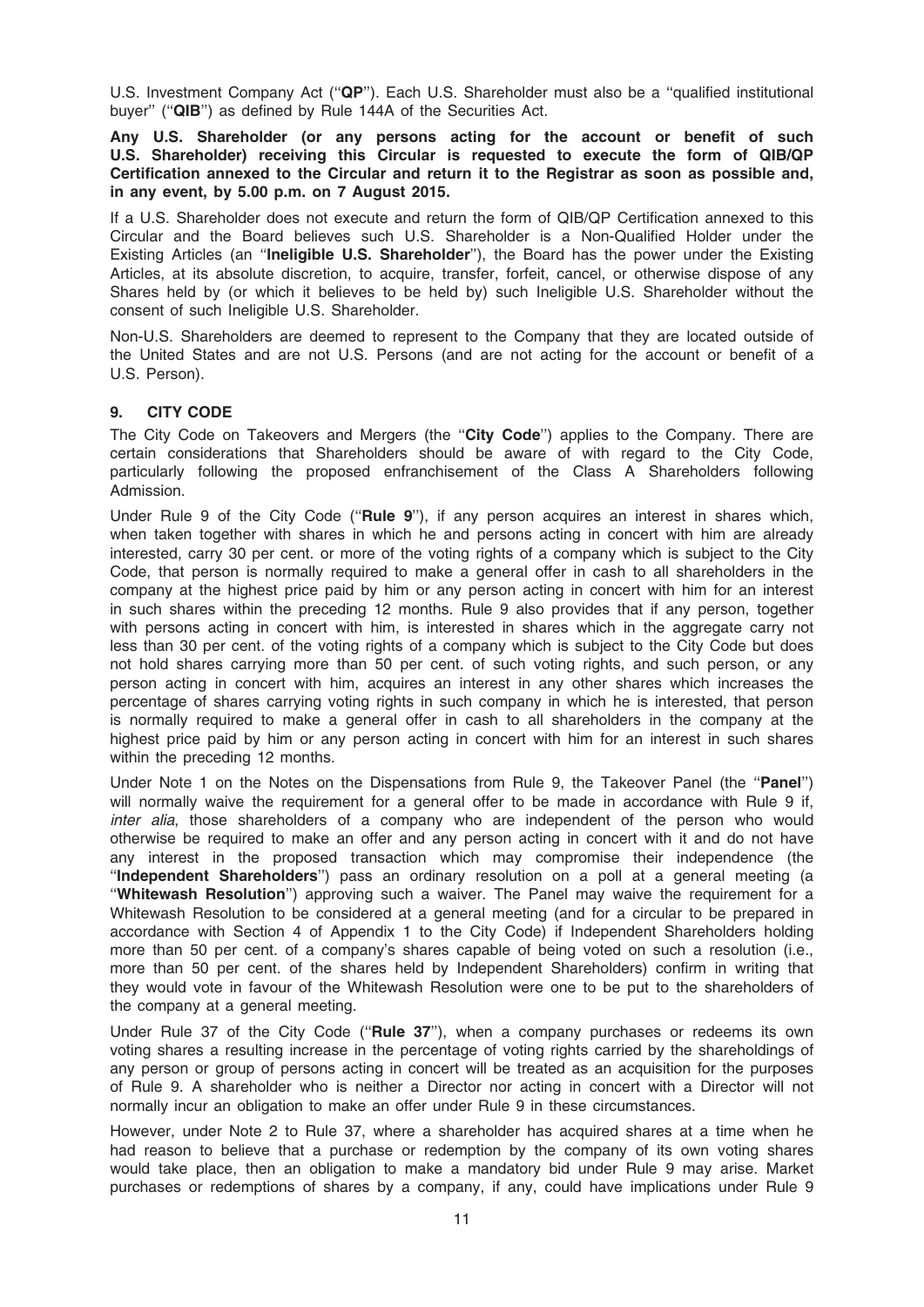for shareholders with significant shareholdings. The market purchases or redemptions of Shares by the Company, if any, and RIS announcements made by the Company should enable Shareholders and the Company to anticipate the possibility of such a situation arising. Prior to the Board implementing any market purchase or redemptions of Shares, the Board will endeavour to identify any Shareholders who they are aware may be deemed to be acting in concert under Note 1 of Rule 37 and will seek an appropriate waiver in accordance with Note 2 of Rule 37. However, neither the Company, nor any of the Directors will incur any liability to any Shareholder(s) if they fail to identify the possibility of a mandatory offer arising or, if having identified such a possibility, they fail to notify the relevant Shareholder(s) or if the relevant Shareholder(s) fails to take appropriate action.

### 10. CORPORATE GOVERNANCE

The Directors place a high degree of importance on ensuring that high standards of corporate governance are maintained. Accordingly, following Admission, the Directors intend to continue to comply with the provisions of the AIC Code of Corporate Governance for Investment Companies published in February 2015 (the "AIC Code"). In doing so, the Board shall consider the principles and recommendations of the AIC Code by reference to the AIC Corporate Governance Guide for Investment Companies (the "AIC Guide"). The AIC Code, as explained by the AIC Guide, addresses all the principles set out in the UK Corporate Governance Code, as well as setting out additional principles and recommendations on issues that are of specific relevance to the Company. In addition, by reporting against the AIC Code, the Company is deemed to meet the requirements of the Guernsey Financial Services Commission Finance Sector Code of Corporate Governance.

The UK Corporate Governance Code includes provisions relating to:

- the role of the chief executive:
- executive directors' remuneration; and
- $\bullet$  the need for an internal audit function.

For the reasons set out in the AIC Guide, and as explained in the UK Corporate Governance Code, the Board considers these provisions not relevant to the position of HVPE, being an externally- managed investment company. In particular, all of the Company's day-to-day management and administrative functions are outsourced to third parties. As a result, the Company has no executive directors, employees or internal operations.

Furthermore, areas where the Board does not expect to comply with the AIC Code (and, consequently, the UK Corporate Governance Code) are as follows:

- As provided in the Articles, each Director is subject to re-election by Shareholders at every third Annual General Meeting. If the Company were, in the future, to become a FTSE 350 company, this would differ from the recommendation of the AIC Code that directors of FTSE 350 companies should be subject to annual re-election by shareholders.
- There is no separate nomination committee or remuneration committee. Given that the Board is comprised of five Independent Directors and two Directors affiliated with the Investment Manager, it is felt that it is appropriate for the whole Board to consider these matters.
- The Board has not formalised a policy on diversity. The Board has renewed its commitment to appointing the best applicant for any Board positions becoming open and will use external search consultants if required to ensure that there is a strong and varied pool of applicants. The Board's priority is to assure it is composed of directors with a broad balance of skills, experience and opinions.
- The Board has not formalised a policy on tenure, which is not in accordance with the AIC Code. The Board has agreed to keep the matter under review.

### 11. MEETINGS

The Proposals are subject to Shareholder approval. Notices convening the Extraordinary General Meeting, the Class A Shareholder Meeting and the Class B Shareholder Meeting, to be held at 1:00 p.m., 1:15 p.m. and 1:30 p.m. respectively, on 27 August 2015 at the Registered Office, are set out at the end of this Circular. The Notices include the full text of the Resolutions.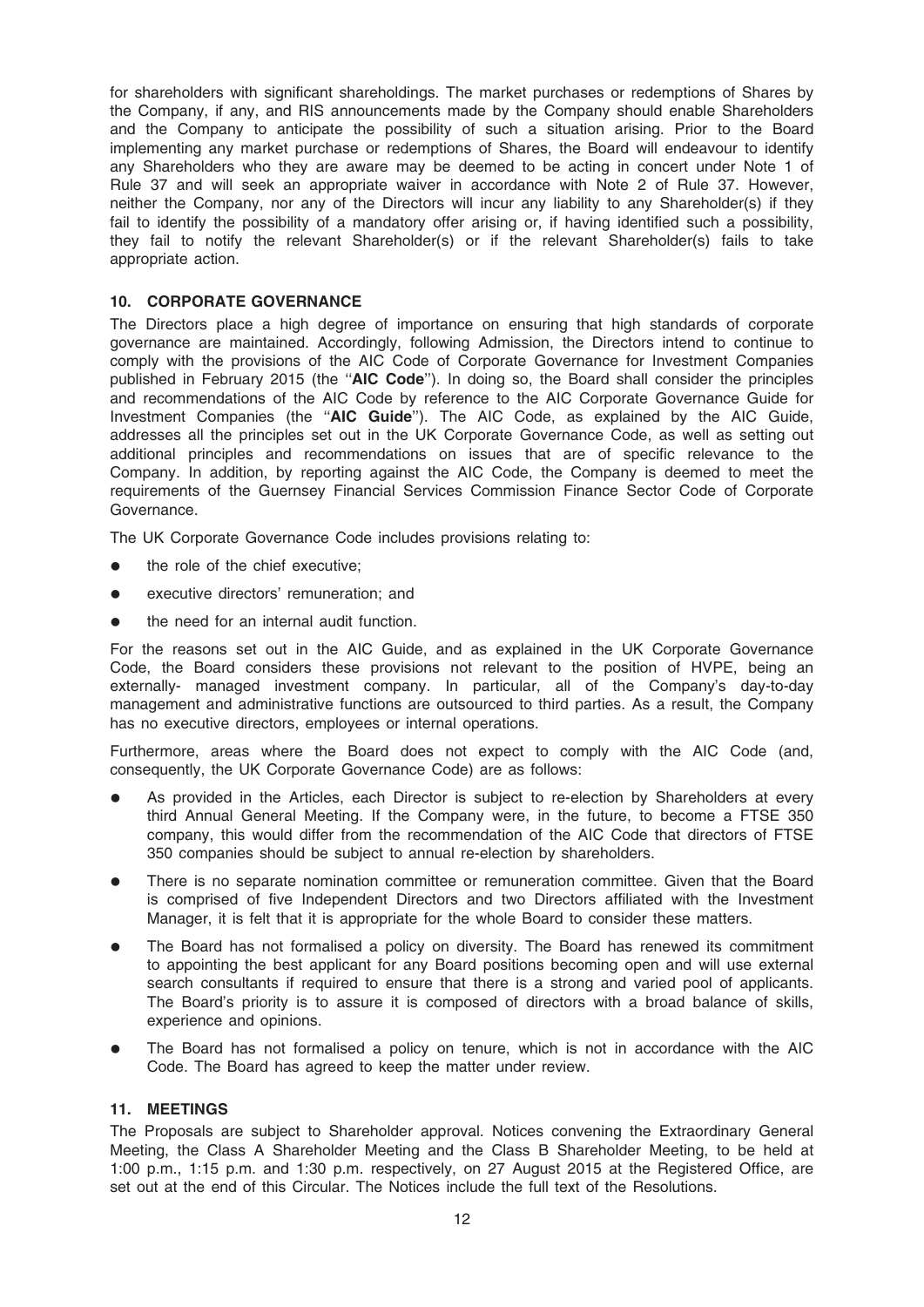In order to become effective:

- (i) the special resolutions tabled at the Meetings must be approved by a majority of not less than seventy five per cent. of the votes cast by Shareholders (or Shareholders of the relevant class) present in person or by proxy at each of the Meetings; and
- (ii) the ordinary resolutions tabled at the Extraordinary General Meeting must be approved by a majority of the votes cast by Shareholders present in person or by proxy at the Extraordinary General Meeting.

Resolution 1 to be tabled at the Extraordinary General Meeting and the Resolutions to be tabled at the Class Meetings are inter-conditional and Resolutions 2, 3 and 4 to be tabled at the Extraordinary General Meeting are conditional on the passing of Resolution 1 to be tabled at the Extraordinary General Meeting. In addition, the Proposals are conditional on, and will take effect upon, Admission.

The quorum for the Extraordinary General Meeting shall be two Shareholders present in person or by proxy and entitled to vote at the Meeting. No business shall be transacted at the Extraordinary General Meeting unless a quorum is present. If within half an hour after the time appointed for the meeting a quorum is not present it shall stand adjourned for seven days at the same time and place or to such other day and at such other time and place as the Board may determine and, unless adjourned by thirty days or more, no notice of adjournment need be given. On the resumption of the adjourned meeting, those Shareholders present in person or by proxy shall constitute the quorum.

The quorum for the Class A Shareholder Meeting shall be two persons present in person or by proxy and holding at least one-twentieth of the Class A Shares in issue. The quorum for the Class B Shareholder Meeting shall be one person present in person or by proxy and holding at least one-twentieth of the Class B Shares in issue. No business shall be transacted at either Class Meeting unless a quorum is present. At any adjourned Class Meeting holders of Shares of the relevant class present in person or by proxy shall constitute the quorum and any holder of Shares of the relevant class present in person or by proxy may demand a poll.

### 12. DOCUMENTS AVAILABLE FOR INSPECTION

Copies of the following documents will be available for inspection (by Shareholders or an authorised representative) at the offices of Herbert Smith Freehills LLP, Exchange House, Primrose Street, London EC2A 2EG and at the registered office of the Company during normal business hours on any Business Day (Saturdays and public holidays excepted) from the date of this Circular until the conclusion of the Meetings:

- (1) the Memorandum and Existing Articles;
- (2) a draft of the proposed New Articles (including a blackline showing the proposed amendments to the Existing Articles);
- (3) the draft Purchase Agreement;
- (4) a draft of the New Investment Management Agreement; and
- (5) this Circular.

The above documents will also be available at the Meetings for at least 15 minutes prior to and during the relevant Meeting.

A copy of this Circular has been submitted to the National Storage Mechanism and will shortly be available for inspection at www.morningstar.co.uk/uk/NSM. This Circular will also be available on the Company's website: http://www.hvgpe.com/.

### 13. ACTION TO BE TAKEN BY SHAREHOLDERS

### Class A Shareholders

If you are a Class A Shareholder, you will find enclosed with this Circular a separate Form of Proxy for use at each of the Extraordinary General Meeting or the Class A Shareholder Meeting, as appropriate.

Whether or not you intend to be present at the Extraordinary General Meeting or the Class A Shareholder Meeting, you are requested to complete the Forms of Proxy in accordance with the instructions printed thereon and to return the Forms of Proxy to Capita Registrars (Guernsey)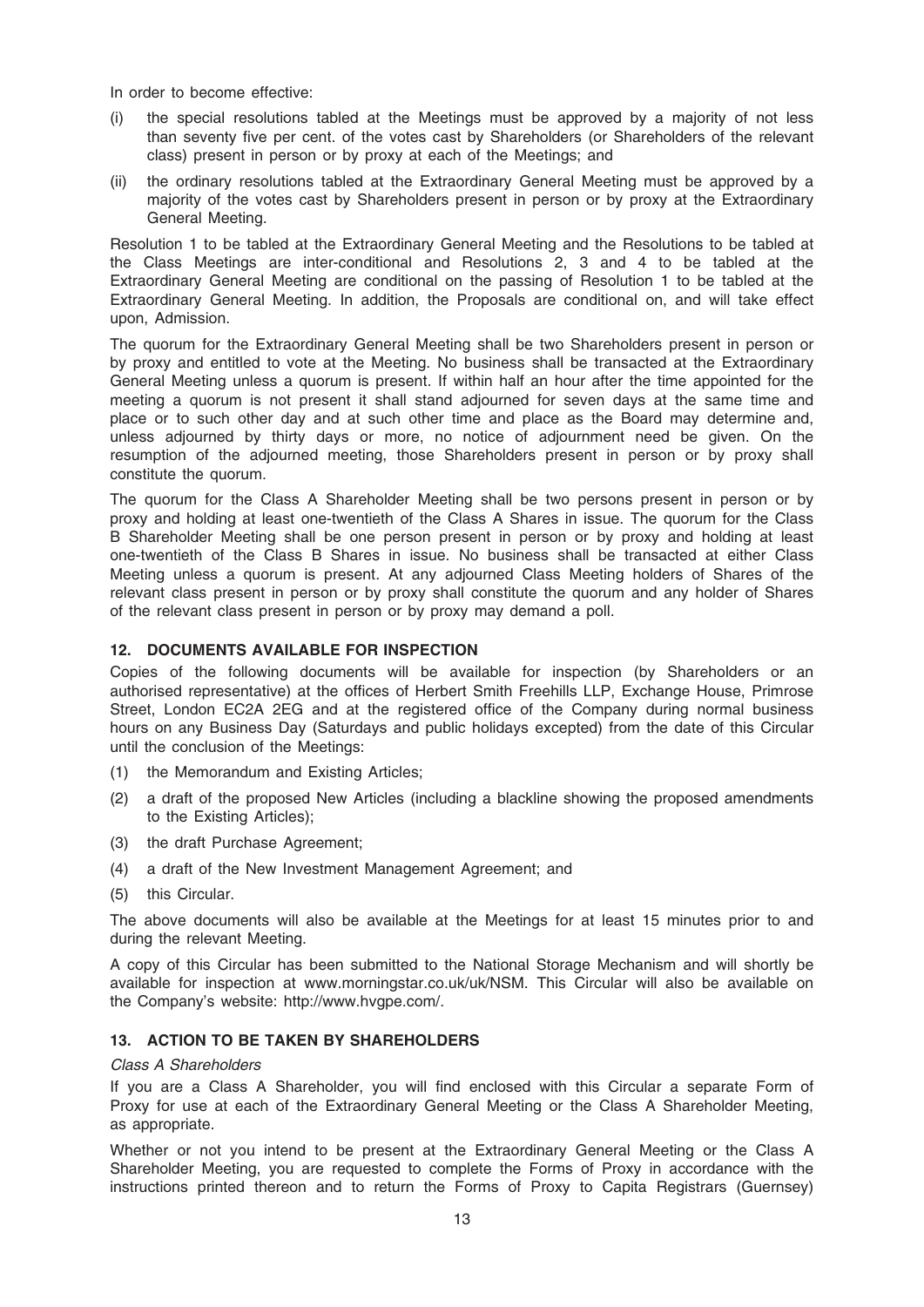Limited, at PXS, 34 Beckenham Road, Beckenham, Kent, BR3 4TU to arrive by the time and date specified on the Forms of Proxy.

The completion and return of the Forms of Proxy will not preclude you from attending the Extraordinary General Meeting or the Class A Shareholder Meeting, as appropriate, and voting in person if you wish to do so.

### Class B Shareholders

If you are a Class B Shareholder, you are requested to consider and vote on the Resolutions set out in the Notices of the Extraordinary General Meeting and the Class B Shareholder Meeting set out at the end of this Circular in person or by written resolution, at or before the Extraordinary General Meeting and Class B Shareholder Meeting to be held at 1:00 p.m. and 1:30 p.m. respectively, on 27 August 2015.

### U.S. Shareholders

Any U.S. Shareholder (or any persons acting for the account or benefit of a U.S. Shareholder) receiving this Circular is requested to execute the form of QIB/QP Certification annexed to the Circular and return it to the Company as soon as possible and, in any event, by 5.00 p.m. on 7 August 2015. Further details are set out in the section entitled ''U.S. Shareholders'' on page 10 of this Circular.

### 14. RECOMMENDATION

The Board considers that the Proposals are in the best interests of the Company and of Shareholders as a whole. Accordingly, the Board unanimously recommends Shareholders to vote in favour of all Resolutions to be proposed at each of the Meetings as the Directors intend to do in respect of their entire beneficial shareholdings of 103,822 Shares, representing 0.13 per cent. of the total number of issued Shares in the Company.

Yours faithfully,

Sir Michael Bunbury Chairman 24 July 2015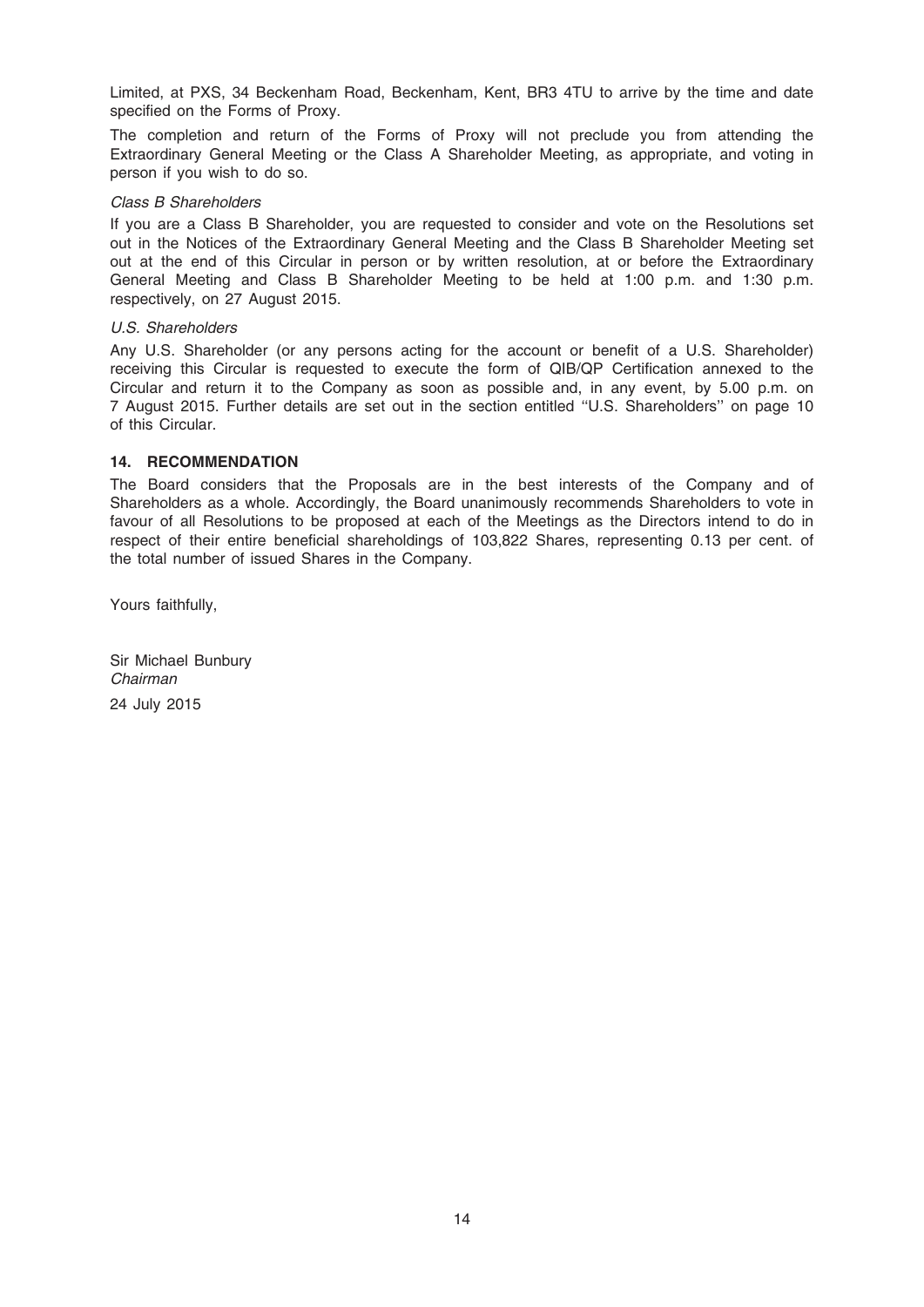### **DEFINITIONS**

The following definitions apply throughout this Circular and in the accompanying Form of Proxy, unless the context otherwise requires:

| "Admission"                   | together, the admission of the Company to the Official List and of<br>the admission of the Shares to trading on the Main Market                                                                                                                                                                                                                                                                                                                                  |
|-------------------------------|------------------------------------------------------------------------------------------------------------------------------------------------------------------------------------------------------------------------------------------------------------------------------------------------------------------------------------------------------------------------------------------------------------------------------------------------------------------|
| "Annual Report"               | the Annual Report and Audited Consolidated Financial Accounts<br>of the Company for the year ended 31 January 2015                                                                                                                                                                                                                                                                                                                                               |
| "Articles"                    | the articles of incorporation of the Company in force from time to<br>time                                                                                                                                                                                                                                                                                                                                                                                       |
| "Associate"                   | at any time, with respect to any person, any other person directly<br>or indirectly controlling, controlled by, or under common control<br>with that person provided that: (i) any HarbourVest Fund and any<br>Co-investment shall not be deemed to be an Associate of the<br>Investment Manager or any of its Associates; and (ii) the<br>Company and its Associates shall not be deemed to be<br>Associates of the Investment Manager or any of its Associates |
| "Board" or "Directors"        | the board of directors of the Company whose names are set out<br>on page 4 of this Circular                                                                                                                                                                                                                                                                                                                                                                      |
| "Business Day"                | a day on which the London Stock Exchange and banks in<br>Guernsey are normally open for business                                                                                                                                                                                                                                                                                                                                                                 |
| "Chairman's Letter"           | the letter from the Chairman of the Company set out on pages 4<br>to 14 of this Circular                                                                                                                                                                                                                                                                                                                                                                         |
| "Circular"                    | this document                                                                                                                                                                                                                                                                                                                                                                                                                                                    |
| "Class A Shareholder Meeting" | the meeting of Class A Shareholders to take place at 1:15 p.m. on<br>27 August 2015                                                                                                                                                                                                                                                                                                                                                                              |
| "Class A Shareholders"        | holders of Class A Shares                                                                                                                                                                                                                                                                                                                                                                                                                                        |
| "Class A Shares"              | A ordinary shares of no par value in the capital of the Company                                                                                                                                                                                                                                                                                                                                                                                                  |
| "Class B Shareholder Meeting" | the meeting of Class B Shareholders to take place at 1:30 p.m. on<br>27 August 2015                                                                                                                                                                                                                                                                                                                                                                              |
| "Class B Shareholders"        | holders of Class B Shares                                                                                                                                                                                                                                                                                                                                                                                                                                        |
| "Class B Shares"              | B ordinary shares of no par value in the capital of the Company                                                                                                                                                                                                                                                                                                                                                                                                  |
| "Class Meeting"               | the Class A Shareholder Meeting or the Class B Shareholder<br>Meeting                                                                                                                                                                                                                                                                                                                                                                                            |
| "Co-investments"              | any investment by the Company (whether made directly or<br>through an Associate of the Company) in a person in which one or<br>more HarbourVest Funds or separately managed accounts<br>managed by HarbourVest also invests at approximately the<br>same time and on substantially the same terms                                                                                                                                                                |
| "Commission"                  | the Guernsey Financial Services Commission                                                                                                                                                                                                                                                                                                                                                                                                                       |
| "Company"                     | HarbourVest Global Private Equity Limited                                                                                                                                                                                                                                                                                                                                                                                                                        |
| "CREST"                       | the facilities and procedures, for the time being, of the relevant<br>system of which Euroclear has been approved as Operator<br>pursuant to the Uncertificated Securities Regulations 2001 (SI<br>2001 No. 2001/3755)                                                                                                                                                                                                                                           |
| "Euronext Amsterdam"          | means a regulated market of Euronext Amsterdam N.V.                                                                                                                                                                                                                                                                                                                                                                                                              |
| "Existing Articles"           | the existing articles of incorporation of the Company, as adopted<br>by Special Resolution dated 31 October 2007 and as<br>subsequently amended<br>by<br>Special Resolutions<br>dated<br>3 December 2007, 11 May 2010, 26 September 2013 and<br>22 August 2014                                                                                                                                                                                                   |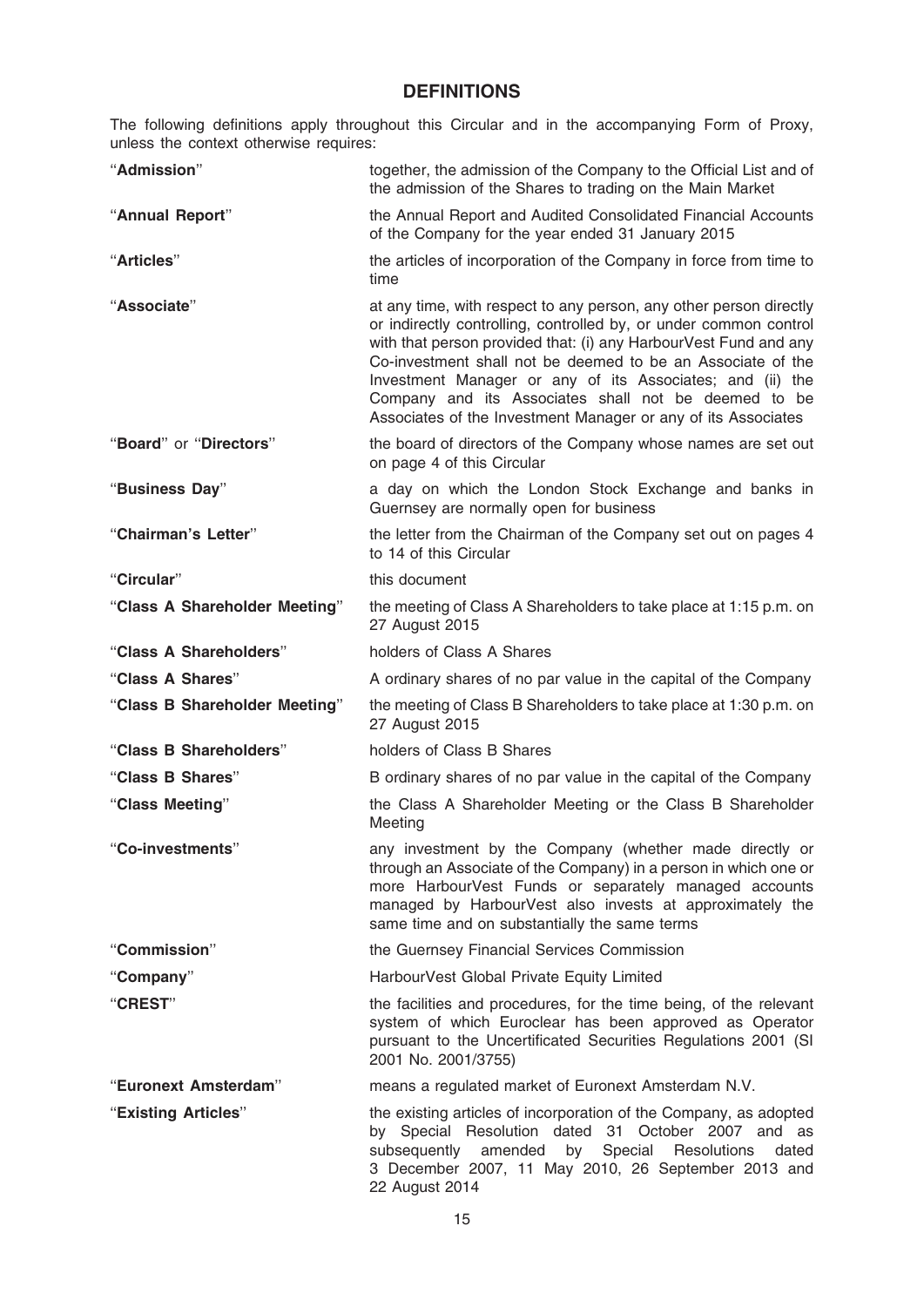| "Existing Investment<br><b>Management Agreement"</b> | the existing investment management agreement between the<br>Company and the Investment Manager, dated 2 November 2007<br>(and subsequently amended by a side letter dated 11 September<br>2009)                                                                    |
|------------------------------------------------------|--------------------------------------------------------------------------------------------------------------------------------------------------------------------------------------------------------------------------------------------------------------------|
| "Existing Investment Policy"                         | the Company's current investment policy                                                                                                                                                                                                                            |
| "Extraordinary General<br>Meeting"                   | the extraordinary general meeting of the Company to be held at<br>1:00 p.m. on 27 August 2015                                                                                                                                                                      |
| "FCA"                                                | Financial Conduct Authority of the United Kingdom                                                                                                                                                                                                                  |
| "Form(s) of Proxy"                                   | the form(s) of proxy for use by Class A Shareholders at the<br>Extraordinary General Meeting and the Class A Shareholder<br>Meeting                                                                                                                                |
| "Gross Assets"                                       | all of the assets of the Company accounted for under U.S. GAAP<br>before deducting any liabilities                                                                                                                                                                 |
| "HarbourVest"                                        | HarbourVest Partners, LLC                                                                                                                                                                                                                                          |
| "HarbourVest Fund"                                   | a collective investment undertaking which may be constituted by<br>one or more investment vehicles, managed from time to time by<br>HarbourVest Partners, L.P. or by any of its Associates                                                                         |
| "Independent Director"                               | a Director who is independent for the purposes of the Listing<br><b>Rules</b>                                                                                                                                                                                      |
| "Interest"                                           | any interest whatsoever in any Share, including (but not limited<br>to) any interest acquired by any person as a result of:                                                                                                                                        |
|                                                      | (a) being entitled to vote on an election of any Director;                                                                                                                                                                                                         |
|                                                      | (b) entering into a contract to acquire Shares;                                                                                                                                                                                                                    |
|                                                      | (c) not being the registered holder, being entitled to exercise, or<br>control the exercise of, any right conferred by the holding of any<br>Share;                                                                                                                |
|                                                      | (d) having the right to call for the delivery of any Share; or                                                                                                                                                                                                     |
|                                                      | (e) having the right to acquire an interest in any Share or having<br>the obligation to acquire such an interest                                                                                                                                                   |
| "Investment Company Act"                             | U.S. Investment Company Act of 1940                                                                                                                                                                                                                                |
| "Investment Management<br>Agreement"                 | the investment management agreement entered into between the<br>Company and the Investment Manager, as amended from time to<br>time                                                                                                                                |
| "Investment Manager"                                 | Harbourvest Advisers L.P., a limited partnership established<br>pursuant to the laws of the State of Delaware, United States of<br>America, whose mailing address is at One Financial Center, 44th<br>Floor, Boston MA 02111; which is an Associate of HarbourVest |
| " $PQ$ "                                             | the initial public offering of the Company in December 2007                                                                                                                                                                                                        |
| "Law"                                                | the Companies Law (Guernsey) Law, 2008, as amended,<br>extended or replaced and any ordinance, statutory instrument<br>or regulation made thereunder                                                                                                               |
| "Listing Rules"                                      | the listing rules made by the UK Listing Authority pursuant to Part<br>VI of FSMA                                                                                                                                                                                  |
| "London Stock Exchange"                              | London Stock Exchange plc                                                                                                                                                                                                                                          |
| "Main Market"                                        | the London Stock Exchange's main market for listed securities                                                                                                                                                                                                      |
| "Manager's Board<br>Representative"                  | has the meaning given in paragraph 6 of the Chairman's Letter                                                                                                                                                                                                      |
| "Meetings" or "Meeting"                              | any or all of the the Extraordinary General Meeting, the Class A<br>Shareholder Meeting and the Class B Shareholder Meeting                                                                                                                                        |
| "Memorandum"                                         | the memorandum of incorporation of the Company in force from<br>time to time                                                                                                                                                                                       |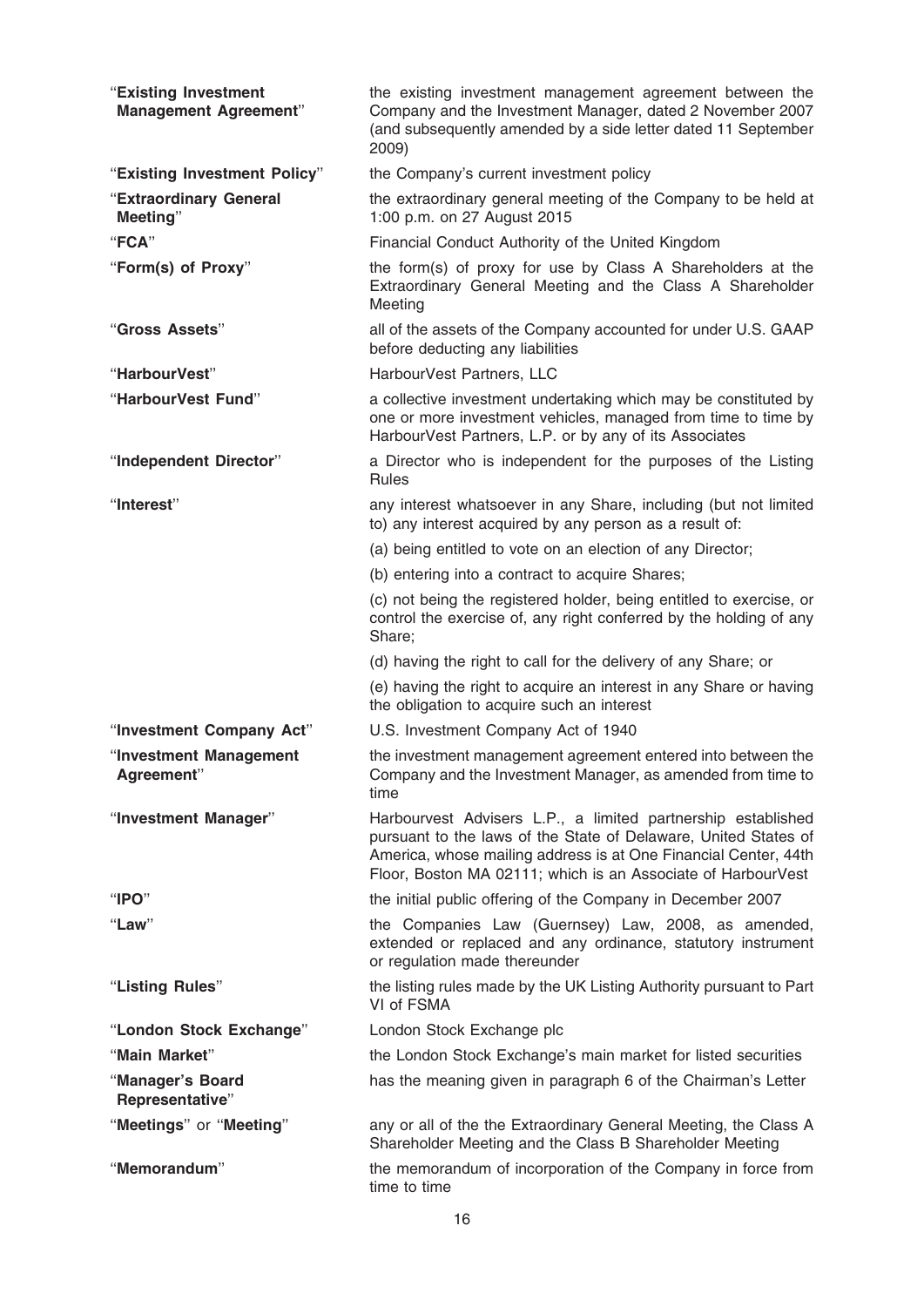"NAV" or "Net Asset Value" the sum of the fair market value of the Company's assets, less the fair market value of the Company's liabilities, calculated as at the applicable reporting date using the applicable valuation policies

''Non-Qualified Holder'' has the meaning given in the Existing Articles or, following the adoption of the New Articles:

> any person whose Interest in any Share (whether taken alone or in conjunction with other persons, connected or not, or in any other circumstances appearing to the Directors to be relevant), in the determination of the Directors:

> (a) results or might result, whether at the date of such determination or at any future date, in a breach by the Company of the laws, rules or requirements of any jurisdiction or governmental or regulatory authority; or

> (b) results or might result, whether at the date of such determination or at any future date, in the Company incurring a liability to taxation or suffering any pecuniary, fiscal, administrative or regulatory or similar disadvantage, including, but not limited to: (i) the Company being in violation of or required to register under the U.S. Investment Company Act or the U.S. Commodity Exchange Act; (ii) the Company being required to register under the U.S. Exchange Act; (iii) the Company ceasing to be considered a ''foreign private issuer'' for the purposes of the U.S. Securities Act or the U.S. Exchange Act (including, without limitation, where the percentage of the Company's outstanding Shares in which U.S. Residents have any Interest is such that the Directors, in their absolute discretion, determine that there is a material risk that the Company may in the future cease to be considered a ''foreign private issuer''); (iv) the assets of the Company being deemed to be assets of an ''employee benefits plan'' (within the meaning of Section 3(3) of ERISA) that is subject to Part 4 of Title I of ERISA, or of a ''plan'', individual retirement account or other arrangement that is subject to Section 4975 of the U.S. Code or any applicable federal, state, local or foreign law that would cause the underlying assets of the Company to be considered plan assets of any such plan or arrangement and thereby subject the Company to laws that are substantially similar to Part 4 of Title I of ERISA or Section 4975 of the U.S. Code; or (v) the Company otherwise not being in compliance with the U.S. Investment Company Act, ERISA, the U.S. Code or any other provision of U.S. federal or state law,

> and includes, for the avoidance of doubt, any person who is a U.S. Resident or a person located within the United States at the time it acquires Shares and who is not a Qualified Purchaser and a QIB

| "Non-U.S. Shareholder"                   | a Shareholder who is not a U.S. Person                                                                                |
|------------------------------------------|-----------------------------------------------------------------------------------------------------------------------|
| "New Articles"                           | the proposed new articles of incorporation of the Company                                                             |
| "New Investment Management<br>Agreement" | the new investment management agreement proposed to be<br>entered into between the Company and the Investment Manager |
| "New Investment Policy"                  | the new investment policy proposed to be adopted by the<br>Company                                                    |
| "Notices"                                | the notices convening the Meetings, as set out at the end of this<br>Circular                                         |
| "Official List"                          | the list maintained by the UKLA pursuant to Part VI of FSMA                                                           |
| "Ordinary Shares"                        | ordinary shares of no par value in the capital of the Company                                                         |
|                                          |                                                                                                                       |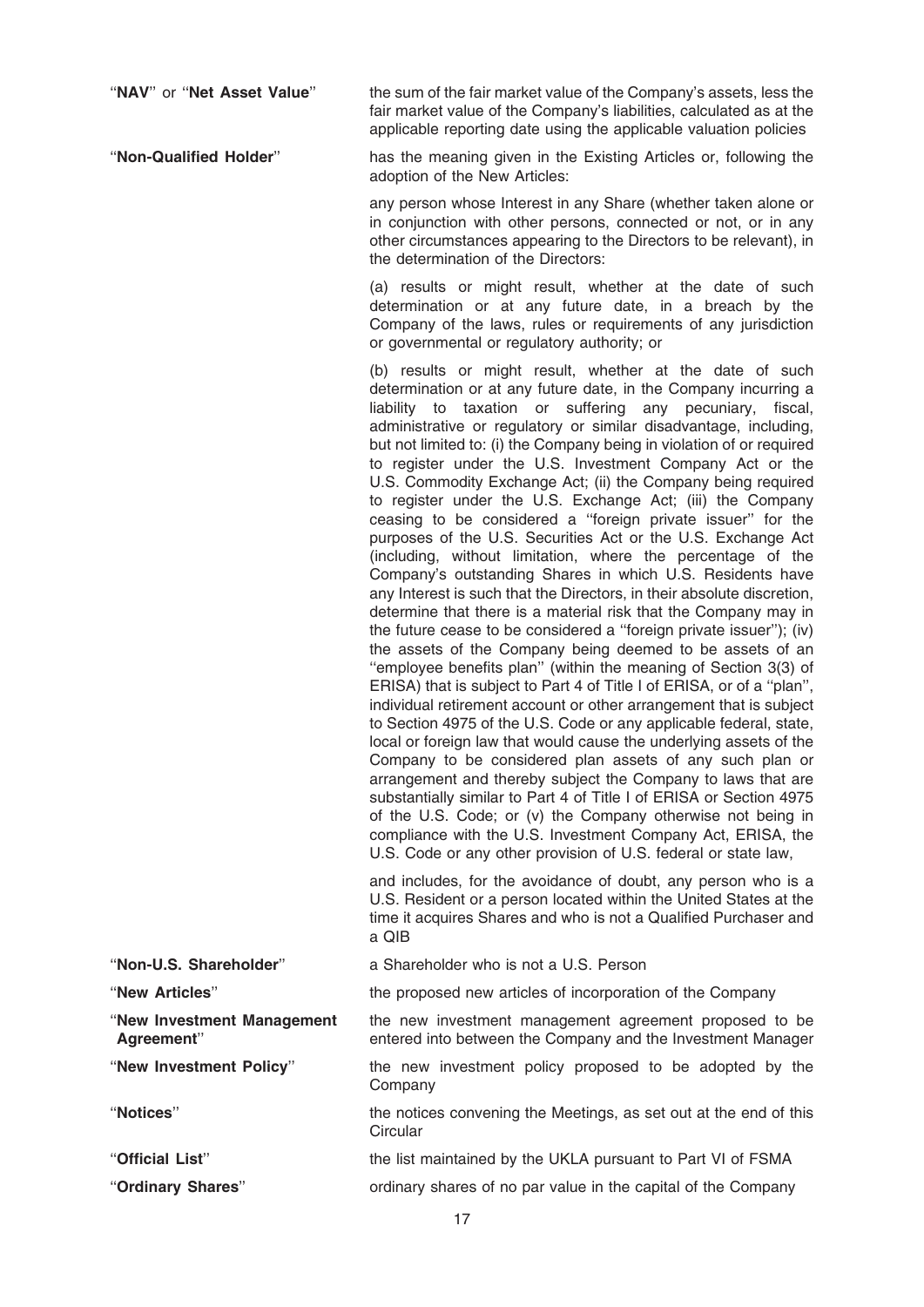| "Plan"                        | (i) an "employee benefit plan" (within the meaning of Section 3(3)<br>of ERISA) that is subject to Part 4 of Title 1 of ERISA, (ii) a plan,<br>individual retirement account or other arrangement that is subject<br>to Section 4975 of the U.S. Internal Revenue Code or any other<br>state, local, non-U.S. or other laws or regulations that would have<br>the same effect as regulations promulgated under ERISA by the<br>U.S. Department of Labor and codified at 29 C.F.R. Section<br>2510.3-101, as modified by Section 3(42) of ERISA, to cause the<br>underlying assets of the Company to be treated as assets of that<br>investing entity by virtue of its investment (or any beneficial<br>interest) in the Company and thereby subject the Company (or<br>other persons responsible for the investment and operations of<br>the Company's assets) to laws or regulations that are similar to<br>the fiduciary responsibility or prohibited transaction provisions<br>contained in Title I of ERISA or Section 4975 of the U.S. Code, or<br>(iii) an entity whose underlying assets are considered to include<br>"plan assets" of any such plan, account or arrangement |
|-------------------------------|-------------------------------------------------------------------------------------------------------------------------------------------------------------------------------------------------------------------------------------------------------------------------------------------------------------------------------------------------------------------------------------------------------------------------------------------------------------------------------------------------------------------------------------------------------------------------------------------------------------------------------------------------------------------------------------------------------------------------------------------------------------------------------------------------------------------------------------------------------------------------------------------------------------------------------------------------------------------------------------------------------------------------------------------------------------------------------------------------------------------------------------------------------------------------------------|
| "Proposals"                   | the Proposals described in paragraph 2 of the Chairman's Letter                                                                                                                                                                                                                                                                                                                                                                                                                                                                                                                                                                                                                                                                                                                                                                                                                                                                                                                                                                                                                                                                                                                     |
| "Purchase Agreement"          | the purchase agreement to be entered into between the Company<br>and the Class B Shareholders pursuant to which all 101 Class B<br>Shares in issue shall be acquired by the Company at US\$1 per<br>Class B Share and cancelled                                                                                                                                                                                                                                                                                                                                                                                                                                                                                                                                                                                                                                                                                                                                                                                                                                                                                                                                                     |
| "QIB"                         | "qualified institutional buyer" as defined by Rule 144A of the<br><b>Securities Act</b>                                                                                                                                                                                                                                                                                                                                                                                                                                                                                                                                                                                                                                                                                                                                                                                                                                                                                                                                                                                                                                                                                             |
| "QIB/QP Certification"        | a qualified institutional buyer / qualified purchaser certificate, the<br>form of which is annexed to this Circular                                                                                                                                                                                                                                                                                                                                                                                                                                                                                                                                                                                                                                                                                                                                                                                                                                                                                                                                                                                                                                                                 |
| " $QP$ "                      | "qualified purchaser" as defined by Section $2(a)(51)(A)$ of the<br>U.S. Investment Company Act                                                                                                                                                                                                                                                                                                                                                                                                                                                                                                                                                                                                                                                                                                                                                                                                                                                                                                                                                                                                                                                                                     |
| "Registered Office"           | Frances House, Sir William Place, St Peter Port, Guernsey,<br>GY1 4EU                                                                                                                                                                                                                                                                                                                                                                                                                                                                                                                                                                                                                                                                                                                                                                                                                                                                                                                                                                                                                                                                                                               |
| "Registrar"                   | Capita Registrars (Guernsey) Limited                                                                                                                                                                                                                                                                                                                                                                                                                                                                                                                                                                                                                                                                                                                                                                                                                                                                                                                                                                                                                                                                                                                                                |
| "Resolutions" or "Resolution" | any or all of Resolutions set out in the Notices to be proposed at<br>the Meetings                                                                                                                                                                                                                                                                                                                                                                                                                                                                                                                                                                                                                                                                                                                                                                                                                                                                                                                                                                                                                                                                                                  |
| "Securities Act"              | U.S. Securities Act of 1933                                                                                                                                                                                                                                                                                                                                                                                                                                                                                                                                                                                                                                                                                                                                                                                                                                                                                                                                                                                                                                                                                                                                                         |
| "Shareholders"                | holders of Shares                                                                                                                                                                                                                                                                                                                                                                                                                                                                                                                                                                                                                                                                                                                                                                                                                                                                                                                                                                                                                                                                                                                                                                   |
| "Shares"                      | shares in the capital of the Company from time to time (currently<br>comprising the Ordinary Shares, Class A Shares and Class B<br>Shares)                                                                                                                                                                                                                                                                                                                                                                                                                                                                                                                                                                                                                                                                                                                                                                                                                                                                                                                                                                                                                                          |
| "Side Letter"                 | the side letter proposed to be entered into between the Company<br>and HarbourVest, on or about the date of the New Investment<br>Management Agreement                                                                                                                                                                                                                                                                                                                                                                                                                                                                                                                                                                                                                                                                                                                                                                                                                                                                                                                                                                                                                              |
| "Specialist Fund Market"      | the specialist fund market of the London Stock Exchange                                                                                                                                                                                                                                                                                                                                                                                                                                                                                                                                                                                                                                                                                                                                                                                                                                                                                                                                                                                                                                                                                                                             |
| "Sterling"                    | the official currency of the United Kingdom                                                                                                                                                                                                                                                                                                                                                                                                                                                                                                                                                                                                                                                                                                                                                                                                                                                                                                                                                                                                                                                                                                                                         |
| "Temporary Investments"       | cash, cash equivalents, money market instruments, government<br>securities, asset-backed securities and other investment-grade<br>securities and interests in any private equity vehicle that is listed<br>or traded on any securities exchange                                                                                                                                                                                                                                                                                                                                                                                                                                                                                                                                                                                                                                                                                                                                                                                                                                                                                                                                     |
| "Third Party Funds"           | closed-ended listed private equity funds not managed by<br>HarbourVest or its Associates                                                                                                                                                                                                                                                                                                                                                                                                                                                                                                                                                                                                                                                                                                                                                                                                                                                                                                                                                                                                                                                                                            |
| "UKLA"                        | the UK Listing Authority                                                                                                                                                                                                                                                                                                                                                                                                                                                                                                                                                                                                                                                                                                                                                                                                                                                                                                                                                                                                                                                                                                                                                            |
| "US\$" or "U.S. Dollar"       | the official currency of the United States of America                                                                                                                                                                                                                                                                                                                                                                                                                                                                                                                                                                                                                                                                                                                                                                                                                                                                                                                                                                                                                                                                                                                               |
| "U.S. Person"                 | "U.S. Person" as defined in Regulation S under the Securities Act                                                                                                                                                                                                                                                                                                                                                                                                                                                                                                                                                                                                                                                                                                                                                                                                                                                                                                                                                                                                                                                                                                                   |
| "U.S. Shareholder"            | a Shareholder who is a U.S. Person                                                                                                                                                                                                                                                                                                                                                                                                                                                                                                                                                                                                                                                                                                                                                                                                                                                                                                                                                                                                                                                                                                                                                  |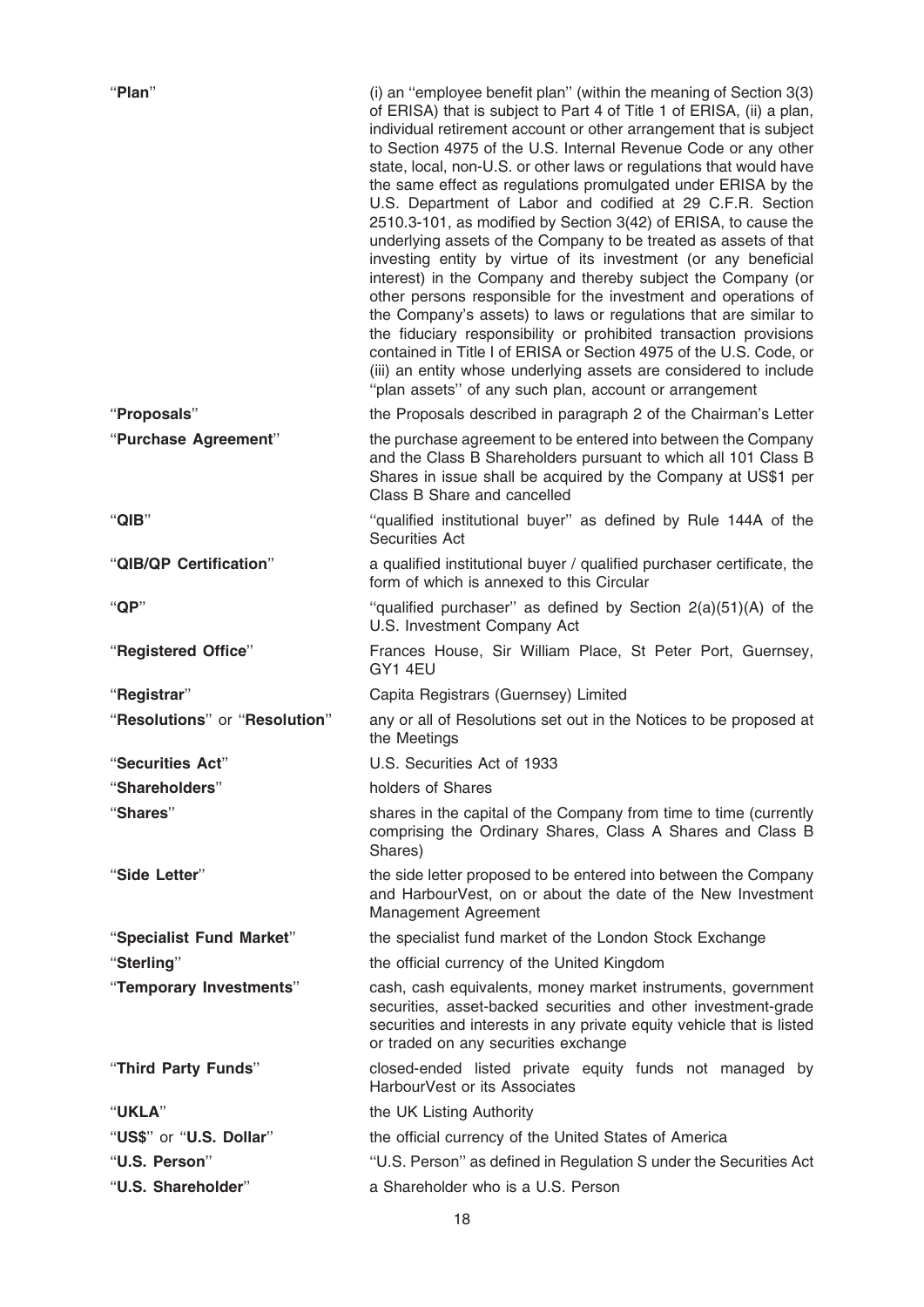### ANNEX – FORM OF QIB/QP CERTIFICATION

HarbourVest Global Private Equity Frances House Sir William Place St Peter Port **Guernsey** GY1 4EU

FAO: Rachel Sellers / Hannah Thorp Capita Registrars The Registry 34 Beckenham Road Beckenham, Kent BR3 4TU

\_\_\_\_\_\_\_\_\_\_\_\_\_\_\_\_\_\_\_\_\_ 2015

Ladies and Gentlemen:

In connection with the shareholder circular dated 24 July 2015 published by the Company (the "Circular"), the Shareholder named below (or the accounts listed on the attachment hereto) agrees and acknowledges, on its own behalf or on behalf of each account for which it holds any Shares, and makes the representations and warranties, on its own behalf or on behalf of each account for which it holds any Shares, as set forth in paragraphs (1) through (15) of this QIB/QP Certification.

Unless otherwise indicated, capitalised terms in this QIB/QP Certification shall have the meaning given to them in the Circular.

### PLEASE COMPLETE THE FOLLOWING AND SIGN BELOW

Name of Shareholder:

Address of Shareholder:

Date Signature

A signed copy of this page may be submitted by e-mail to the Registrar at Hannah.Thorp@capita.co.uk.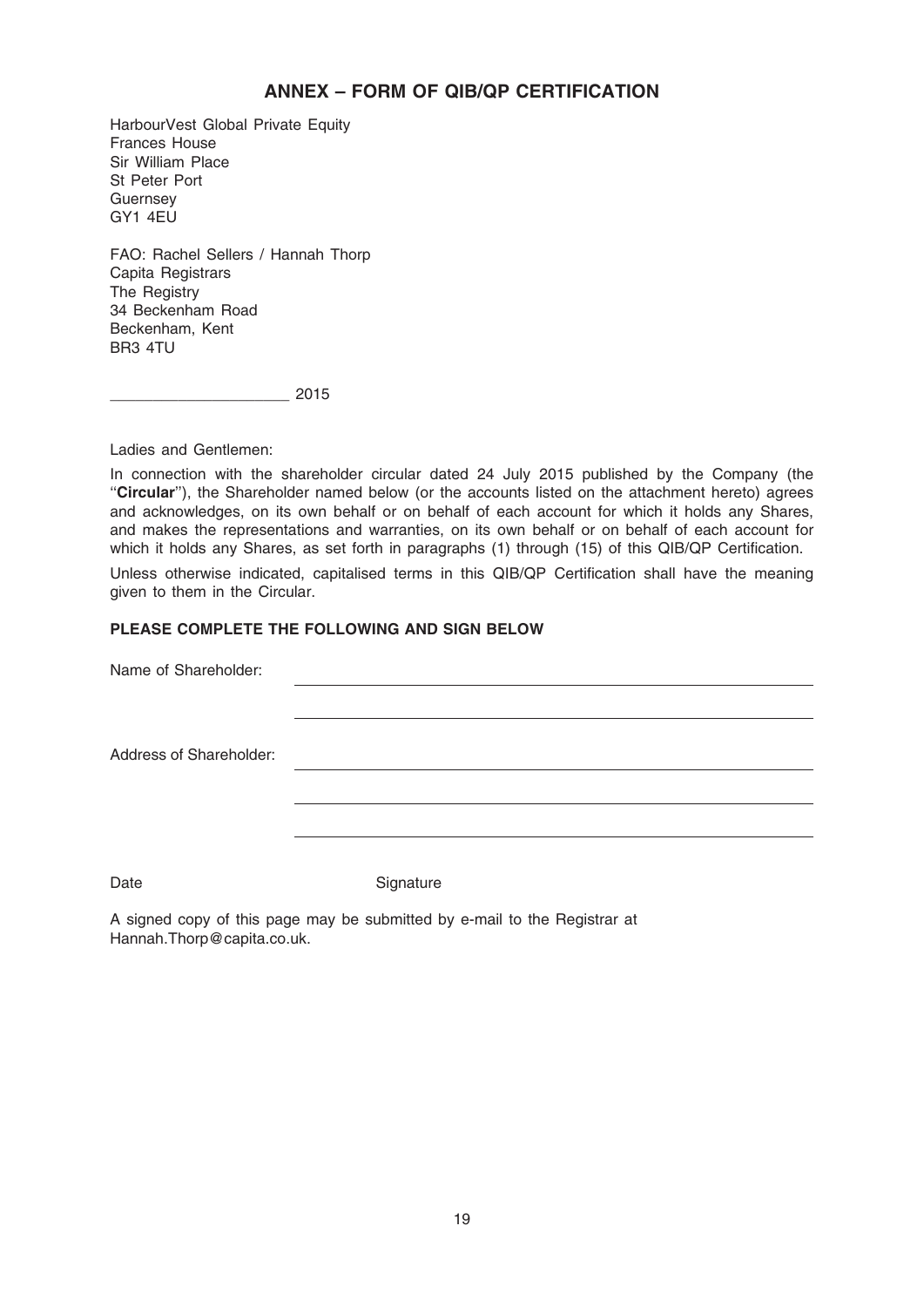### Qualified Institutional Buyer and Qualified Purchaser Status

- (1) The Shareholder is a ''qualified institutional buyer'' (a ''QIB'') as defined in Rule 144A of the US Securities Act of 1933 (the "Securities Act").
- (2) The Shareholder is (i) a "qualified purchaser" (a " $QP$ ") within the meaning of Section 2(a)(51) and related rules under the US Investment Company Act of 1940 (the ''Investment Company Act") and (ii) it holds any Shares of the Company only for its account or for the account of another entity that is a QP.

### Transfer Restrictions

- (3) The Shareholder understands and agrees that: (i) the Shares have not been and will not be registered under the Securities Act; (ii) the Company has not been and will not be registered as an investment company under the Investment Company Act; and (iii) the Shares may not be transferred except as permitted in this paragraph (3) of this QIB/QP Certification. The Shareholder agrees that if, in the future, it decides to offer, resell, pledge or otherwise transfer such Shares, such Shares will be offered, resold, pledged or otherwise transferred only as follows:
	- (a) in an offshore transaction in accordance with Regulation S under the Securities Act (''Regulation S'') to a person outside the United States and not known by the transferor to be a U.S. Person, by pre-arrangement or otherwise (a ''Regulation S Transfer''); or
	- (b) to the Company or a subsidiary thereof.
- (4) Each of the foregoing restrictions is subject to any requirement of law that the disposition of the Shareholder's property or the property of such account or accounts on behalf of which the Shareholder holds the Shares be at all times within the control of the Shareholder or of such accounts and subject to compliance with any applicable state securities laws.

### Investment Company Act

- (5) The Shareholder understands and acknowledges that the Company has not registered, and does not intend to register, as an ''investment company'' (as such term is defined in the Investment Company Act and related rules) and that the Company has elected to impose the transfer and offering restrictions with respect to persons in the United States and U.S. Persons described herein and will have no obligation to register as an investment company even if it were otherwise determined to be an investment company.
- (6) The Shareholder understands and acknowledges that the Company may require any U.S. Person or any person within the United States who is required under this OIB/OP Certification to be QP, to provide the Company within ten business days, or other time period as may be provided in the Articles, with sufficient satisfactory documentary evidence to satisfy the Company that such Shareholder shall not cause the Company to be required to be registered as an ''investment company'' under the Investment Company Act, and understands that if such documentary evidence is not provided and the U.S. Person does not otherwise dispose of the Shares in a manner consistent with paragraph (3) of this QIB/QP Certification, the Company or the Directors may dispose of the Shares in the manner described in the Articles so as to ensure that the Company is not required to register under the Investment Company Act.

### ERISA

(7) On each day it holds Shares, including the date on which it disposes of such Shares, the Shareholder is not: (i) an ''employee benefit plan'' (within the meaning of Section 3(3) of the United States Employee Retirement Income Security Act of 1974 ("ERISA")) that is subject to Part 4 of Title 1 of ERISA; (ii) a plan, individual retirement account or other arrangement that is subject to Section 4975 of the U.S. Internal Revenue Code of 1986 (the "U.S. Code") or any other state, local, non-U.S. or other laws or regulations that would have the same effect as regulations promulgated under ERISA by the U.S. Department of Labor and codified at 29 C.F.R. Section 2510.3-101, as modified by Section 3(42) of ERISA, to cause the underlying assets of the Company to be treated as assets of that investing entity by virtue of its investment (or any beneficial interest) in the Company and thereby subject the Company (or other persons responsible for the investment and operations of the Company's assets) to laws or regulations that are similar to the fiduciary responsibility or prohibited transaction provisions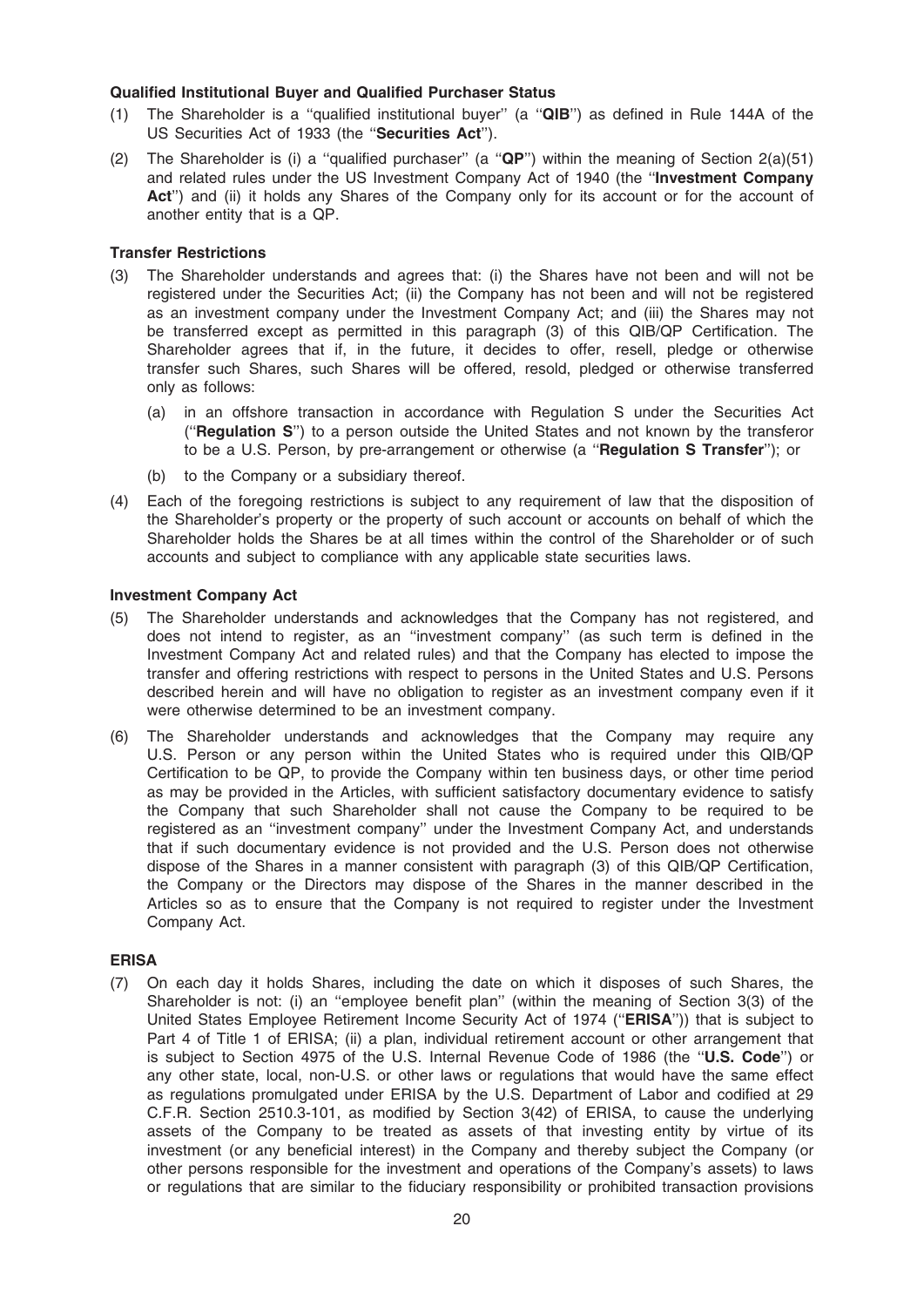contained in Title I of ERISA or Section 4975 of the U.S. Code; or (iii) an entity whose underlying assets are considered to include ''plan assets'' of any such plan, account or arrangement.

### General

- (8) The Shareholder has conducted its own investigation with respect to the Company, the Shares and the Proposals, and has received all information believed necessary or appropriate to participate in the action to be taken by each Shareholder as described in the Circular. The Shareholder has received a copy of the Circular, and has not distributed, forwarded, transferred or otherwise transmitted the Circular or any other materials concerning the Shares to any persons within the United States or to any U.S. Persons, nor will it do any of the foregoing. The Shareholder understands and agrees that the Circular speaks only as at its date and that the information contained therein may not be correct or complete as at any time subsequent to that date. The Shareholder has such knowledge and experience in financial and business matters that it is capable of evaluating the merits and risks of the proposals described in the Circular. The Shareholder understands that none of the materials and information provided to it by the Company or the Investment Manager are intended to convey tax or legal advice. The Shareholder has consulted to the extent deemed appropriate by the Shareholder with the Shareholder's own advisers as to the financial, tax, accounting, legal and related matters related to holding of Shares.
- (9) The Shareholder understands the limitations and restrictions regarding ownership regarding the Shares, including those described in the Articles. The Shareholder additionally understands that the Shares are subject to substantial transfer restrictions, including those described in the Articles and which restrict, among other conduct, any transfer which would result in the Company no longer being considered a ''foreign private issuer'' for the purposes of the Securities Act or the U.S. Exchange Act of 1934 (the "Exchange Act"), or which would result in the Company being required to register under the Exchange Act.
- (10) The party signing this QIB/QP Certification is acting for his or her own account or for the account of one or more Shareholders (each of which is a QIB who is also a QP) as to which the party signing this QIB/QP Certification is authorised to make the acknowledgments, representations and warranties, and enter into the agreements, contained in this QIB/QP Certification.
- (11) The Shareholder is holding the Shares for investment purposes and not with a view to, or for offer or sale in connection with, any distribution thereof (within the meaning of the Securities Act) that would be in violation of the securities laws of the United States or any state thereof.
- (12) The Shareholder has not been formed, organised, reorganised, capitalised or recapitalised for the purpose of acquiring Shares. The Shareholder's Shares comprise no more than 40 per cent. of the Shareholder's total assets or, if the Shareholder is a private investment fund with binding, unconditional capital commitments from the Shareholder's partners or members, no more than 40 per cent. of the Shareholder's committed capital.
- (13) The Shareholder exercises sole investment discretion regarding the Shares.
- (14) The Shareholder acknowledges that the Company, the Investment Manager and their Associates and others will rely on the acknowledgements, representations and warranties contained in this QIB/QP Certification as a basis for exemption of the Shares from registration under the Securities Act, the exemption of the Company from registration under the Investment Company Act, for compliance with ERISA and for other purposes. The party signing this QIB/QP Certification agrees to notify promptly to the Company if any of the acknowledgements, representations or warranties set forth herein are no longer accurate.
- (15) This QIB/QP Certification shall be governed by and construed in accordance with the laws of the State of New York.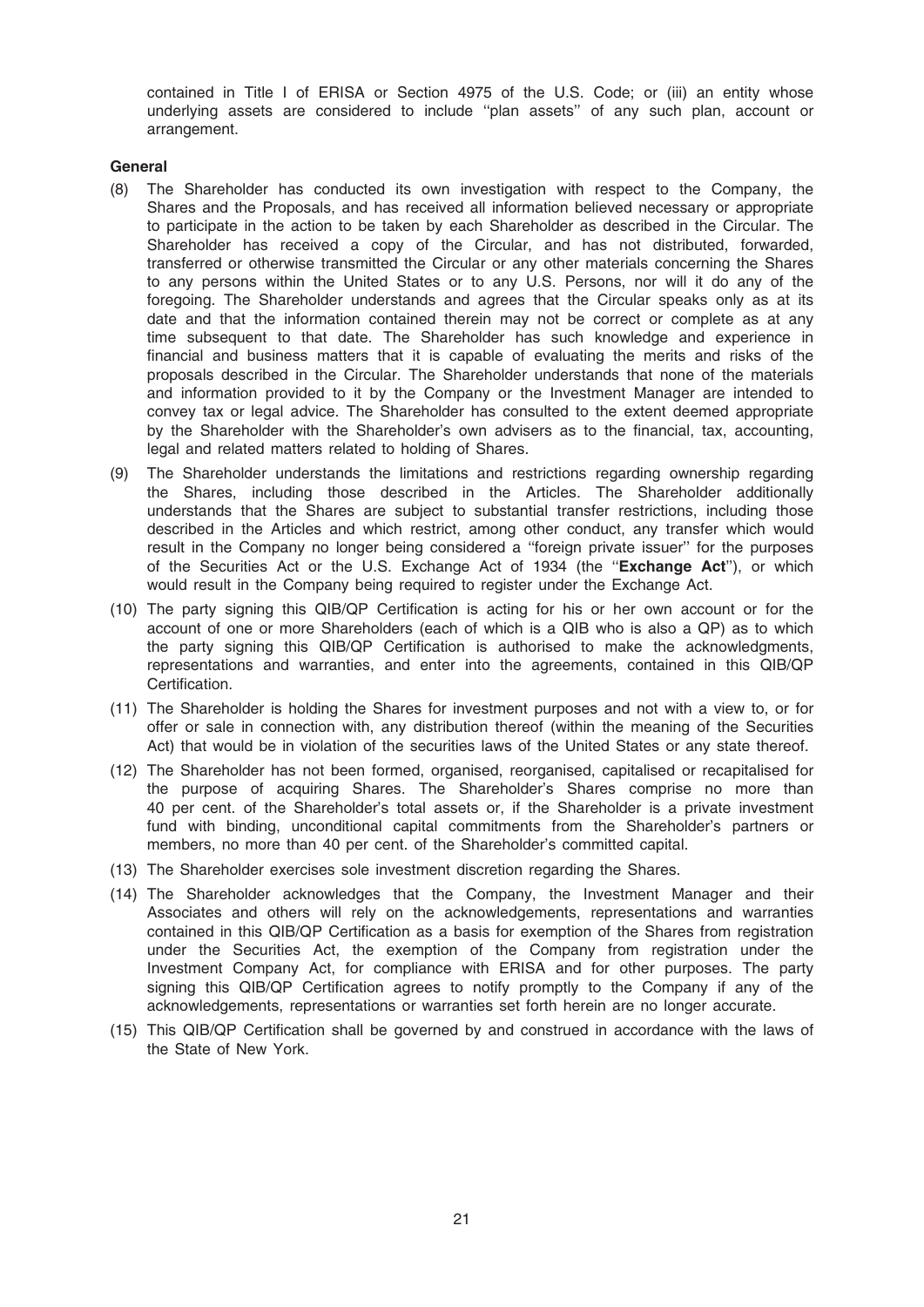# HARBOURVEST GLOBAL PRIVATE EQUITY LIMITED

(a closed-ended investment company incorporated with limited liability under the laws of Guernsey and registered with number 47907)

### NOTICE OF EXTRAORDINARY GENERAL MEETING

NOTICE is hereby given that an extraordinary general meeting of the Company (the "Extraordinary General Meeting") will be held at Frances House, Sir William Place, St Peter Port, Guernsey, GY1 4EU on 27 August 2015 at 1:00 p.m. to consider and, if thought fit, to pass the following resolutions:

### SPECIAL RESOLUTION

1. **THAT**, conditional upon Admission and the approval of: (i) the Resolution to be proposed at the Class A Shareholder Meeting held on 27 August 2015 at 1:15 p.m.; and (ii) the Resolution to be proposed at the Class B Shareholder Meeting held on 27 August 2015 at 1:30 p.m.:

**IT IS HEREBY RESOLVED THAT** subject to obtaining the requisite regulatory approvals, the Company be admitted to the Official List and the Shares be admitted to trading on the Main Market;

IT IS HEREBY RESOLVED THAT the Class A Shares be re-named as Ordinary Shares carrying the rights set out in the New Articles to be adopted by the Company pursuant to this Resolution (as amended or replaced from time to time);

### IT IS HEREBY RESOLVED THAT:

- (i) in accordance with section 314(2) of The Companies (Guernsey) Law, 2008, as amended, the Company be and is hereby specifically empowered, authorised and directed to acquire 101 Class B Shares (being all the Class B Shares in the capital of the Company in issue) at the price of US\$1 per Class B Share, pursuant to the terms of the purchase agreement presented to this Meeting (the ''Purchase Agreement'') to be entered into between the Company and the Class B Shareholders immediately following this Meeting;
- (ii) the form of the Purchase Agreement be and is hereby approved; and
- (iii) following the acquisition, the Class B Shares be cancelled,

**PROVIDED THAT** the authority conferred by this Resolution shall expire 21 days from the date on which this Resolution is passed;

IT IS HEREBY RESOLVED THAT the New Articles produced to the Meeting and, for the purposes of identification, initialled by the Chairman, be and are hereby adopted as the new articles of incorporation of the Company in substitution for and to the exclusion, in their entirety, of the Existing Articles;

IT IS HEREBY RESOLVED THAT the New Investment Management Agreement produced to the Meeting and, for the purposes of identification, initialled by the Chairman be and is hereby approved; and

**IT IS HEREBY RESOLVED THAT** the New Investment Policy set out in the shareholder circular published by the Company dated 24 July 2015 be and is hereby approved.

### ORDINARY RESOLUTION

2. THAT, conditional upon Admission and the passing of Resolution 1 above, IT IS HEREBY RESOLVED THAT the Directors be and they are hereby generally and unconditionally authorised to exercise all the powers of the Company to allot shares in the Company and to grant rights to subscribe for, or to convert any security into, shares in the Company up to an aggregate nominal amount equal to one third of the issued share capital of the Company on Admission; PROVIDED THAT this authority shall expire at the conclusion of the annual general meeting of the Company to be held in 2016, save that the Company shall be entitled to make offers or agreements before the expiry of such authority which would or might require shares to be allotted or such rights to be granted after such expiry and the Directors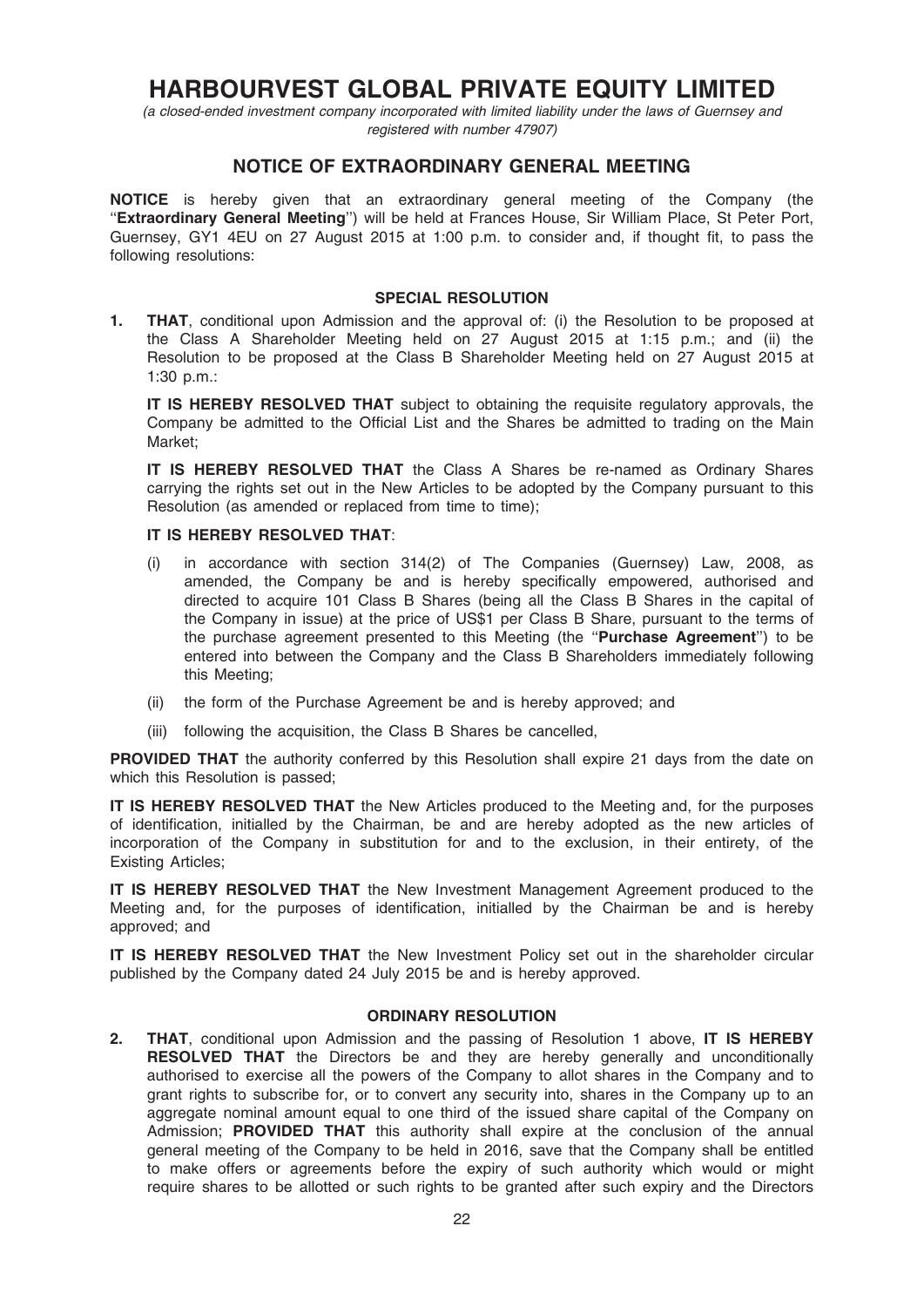shall be entitled to allot shares and grant rights pursuant to any such offer or agreement as if this authority had not expired; and all unexercised authorities previously granted to the directors to allot shares and grant rights be and are hereby revoked.

### SPECIAL RESOLUTION

- 3. THAT, conditional upon Admission and the passing of Resolution 1 above, IT IS HEREBY RESOLVED THAT the directors be and are hereby empowered to allot equity securities for cash pursuant to the authority conferred by the Articles and Resolution 2 above or by way of a sale of treasury shares as if Article 5 of the New Articles did not apply to any such allotment PROVIDED THAT this power shall be limited to:
	- (i) the allotment of equity securities in connection with an offer of securities in favour of the holders of Ordinary Shares on the register of members at such record dates as the Directors may determine and other persons entitled to participate therein where the equity securities respectively attributable to the interests of the Shareholders are proportionate (as nearly as may be practicable) to the respective numbers of Ordinary Shares held by them on any such record dates, subject to such exclusions or other arrangements as the Directors may deem necessary or expedient to deal with treasury shares, fractional entitlements or legal or practical problems arising under the laws of any overseas territory or the requirements of any regulatory body or stock exchange or by virtue of Ordinary Shares being represented by depositary receipts or any other matter; and
	- (ii) the allotment (otherwise than pursuant to sub-paragraph (i) of this Resolution 3) to any person or persons of equity securities up to 10 per cent. of the Company's issued share capital as at the date of the Extraordinary General Meeting,

and shall expire at the conclusion of the annual general meeting of the Company to be held in 2016, save that the Company shall be entitled to make offers or agreements before the expiry of such power which would or might require equity securities to be allotted after such expiry and the directors shall be entitled to allot equity securities pursuant to any such offer or agreement as if the power conferred hereby had not expired.

### ORDINARY RESOLUTION

- 4. **THAT**, conditional upon Admission and the passing of Resolution 1 above, IT IS HEREBY RESOLVED THAT the Company be generally and unconditionally authorised to make market purchases (within the meaning of section 316 of The Companies (Guernsey) Law, 2008, as amended) of Ordinary Shares on such terms and in such manner as the Directors may from time to time determine, PROVIDED THAT:
	- (i) the maximum number of Ordinary Shares hereby authorised to be acquired is 10 per cent. of the Ordinary Shares in issue on Admission;
	- (ii) the minimum price (excluding expenses) which may be paid for any such Ordinary Shares shall be US\$1;
	- (iii) the maximum price (excluding expenses) which may be paid for any such Ordinary Shares is the higher of: (i) an amount equal to 105 per cent. of the average of the middle market quotations for an Ordinary Share as derived from The London Stock Exchange Daily Official List for the five business days immediately preceding the day on which such Ordinary Share is contracted to be purchased; and (ii) the amount stipulated by Article 5(1) of the EU Buy-back and Stabilisation Regulation (being the higher of the price of the last independent trade and the highest current independent bid for an Ordinary Share on the trading venues where the market purchases by the Company pursuant to the authority conferred by this resolution will be carried out);
	- (iv) the authority hereby conferred shall expire at the conclusion of the next annual general meeting of the Company or, if earlier, 18 months after the conclusion of the Extraordinary General Meeting, unless previously renewed, varied or revoked by the Company in general meeting;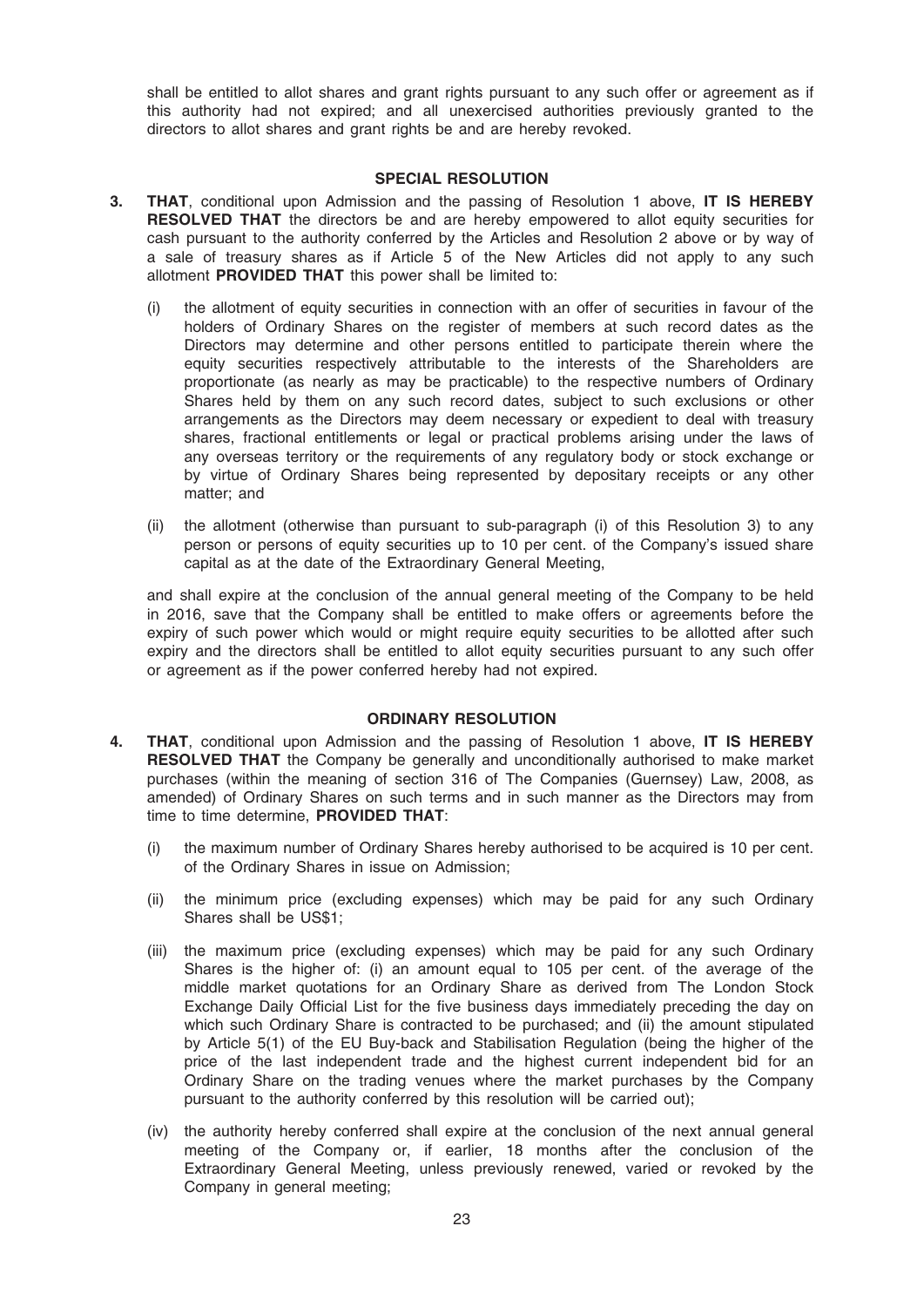- (v) the Company may make a contract to purchase its Ordinary Shares under the authority hereby conferred prior to the expiry of such authority, which contract will or may be executed wholly or partly after the expiry of such authority, and may purchase its Ordinary Shares in pursuance of any such contract; and
- (vi) the authority hereby conferred supersedes and revokes any authority previously conferred (to the extent unused).

For the purpose of this notice, unless otherwise specified, capitalised terms shall have the meanings set out in the shareholder circular published by the Company dated 24 July 2015.

Registered Office:  $\blacksquare$  Company Secretary:

Frances House Sir William Place St Peter Port **Guernsey** GY1 4EU

JTC (Guernsey) Limited PO Box 156 Frances House Sir William Place St Peter Port **Guernsey** GY1 4EU

Date: 24 July 2015

#### Notes:

<sup>1.</sup> All Shareholders are entitled to attend, speak and vote at the Extraordinary General Meeting in respect of the above resolutions.

<sup>2.</sup> A special resolution requires a majority of 75 per cent. of the votes cast by those Shareholders voting in person or by proxy at the Extraordinary General Meeting (excluding any votes which are withheld) to be voted in favour of the resolution.

<sup>3.</sup> An ordinary resolution requires a majority of the votes cast by those Shareholders voting in person or by proxy at the Extraordinary General Meeting (excluding any votes which are withheld) to be voted in favour of the resolution.

<sup>4.</sup> A member who is entitled to attend and vote at the Extraordinary General Meeting is entitled to appoint another person as his proxy to exercise all or any of his rights to attend and to speak and vote at the Extraordinary General Meeting. A member may appoint more than one proxy in relation to the Extraordinary General Meeting, provided that each proxy is appointed to exercise the rights attached to a different share or shares held by him. A proxy need not be a member of the Company.

<sup>5.</sup> A Form of Proxy is enclosed for use at the Extraordinary General Meeting. The Form of Proxy should be completed in accordance with the instructions set out therein and sent, together with the power of attorney or other authority (if any) under which it is signed, or a notarially certified copy of such power or authority, so as to be received by post or by hand to the Registrar, Capita Registrars (Guernsey) Limited, at PXS, 34 Beckenham Road, Beckenham, Kent, BR3 4TU as soon as possible but in any event so as to arrive not later than 1:00 p.m. on 25 August 2015.

<sup>6.</sup> Completing and returning a Form of Proxy will not prevent a member from attending in person at the Extraordinary General Meeting and voting should he or she so wish.

<sup>7.</sup> To have the right to attend and vote at the Extraordinary General Meeting (and also for the purpose of calculating how many votes a member may cast on a poll) a member must have his or her name entered on the register of members not later than 6 p.m. on 25 August 2015. Changes to entries in the register after that time shall be disregarded in determining the rights of any member to attend and vote at the Extraordinary General Meeting.

<sup>8.</sup> In event that a Form of Proxy is returned without an indication as to how the proxy shall vote on the Resolutions, the proxy will exercise his discretion as to whether, and if so how, he votes.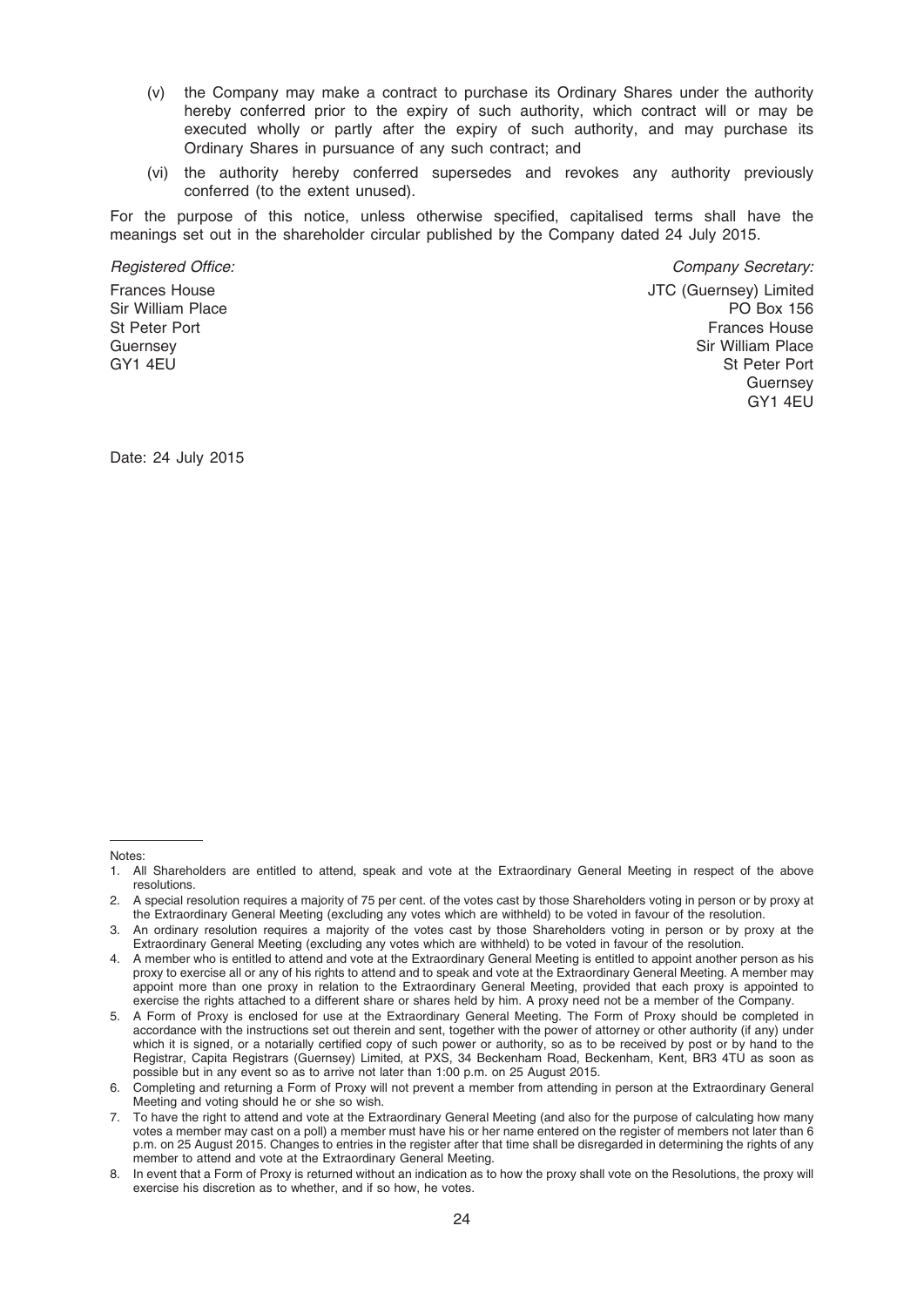# HARBOURVEST GLOBAL PRIVATE EQUITY LIMITED

(a closed-ended investment company incorporated with limited liability under the laws of Guernsey and registered with number 47907)

### NOTICE OF CLASS A SHAREHOLDER MEETING

NOTICE is hereby given that a separate class meeting of the Class A Shareholders (the "Class A Shareholder Meeting'') will be held at Frances House, Sir William Place, St Peter Port, Guernsey, GY1 4EU on 27 August 2015 at 1:15 p.m. to consider and, if thought fit, to pass the following resolution as a special resolution of the Class A Shareholders.

### SPECIAL CLASS RESOLUTION

THAT, conditional upon Admission and the approval of: (i) the Resolution to be proposed at the Class B Shareholder Meeting held on 27 August 2015 at 1:30 p.m.; and (ii) Resolution 1 to be proposed at the Extraordinary General Meeting held on 27 August 2015 at 1:00 p.m.:

IT IS HEREBY RESOLVED THAT subject to obtaining the requisite regulatory approvals, the Company be admitted to the Official List and the Shares be admitted to trading on the Main Market;

IT IS HEREBY RESOLVED THAT the Class A Shares be re-named as Ordinary Shares carrying the rights set out in the New Articles to be adopted by the Company pursuant to this Resolution (as amended or replaced from time to time);

### IT IS HEREBY RESOLVED THAT:

- (i) in accordance with section 314(2) of The Companies (Guernsey) Law, 2008, as amended, the Company be and is hereby specifically empowered, authorised and directed to acquire 101 Class B Shares (being all the Class B Shares in the capital of the Company in issue) at the price of US\$1 per Class B Share, pursuant to the terms of the purchase agreement presented to this Meeting (the "Purchase Agreement") to be entered into between the Company and the Class B Shareholders immediately following this Meeting;
- (ii) the form of the Purchase Agreement be and is hereby approved; and
- (iii) following the acquisition, the Class B Shares be cancelled,

**PROVIDED THAT** the authority conferred by this Resolution shall expire 21 days from the date on which this Resolution is passed;

IT IS HEREBY RESOLVED THAT the New Articles produced to the Meeting and, for the purposes of identification, initialled by the Chairman, be and are hereby adopted as the new articles of incorporation of the Company in substitution for and to the exclusion, in their entirety, of the Existing Articles;

IT IS HEREBY RESOLVED THAT the New Investment Management Agreement produced to the Meeting and, for the purposes of identification, initialled by the Chairman be and is hereby approved; and

IT IS HEREBY RESOLVED THAT the New Investment Policy set out in the shareholder circular published by the Company dated 24 July 2015 be and is hereby approved.

For the purpose of this notice, unless otherwise specified, capitalised terms shall have the meanings set out in the shareholder circular published by the Company dated 24 July 2015.

Frances House Sir William Place St Peter Port **Guernsey** GY1 4EU

Registered Office:  $\blacksquare$  Company Secretary: JTC (Guernsey) Limited PO Box 156 Frances House Sir William Place St Peter Port **Guernsey** GY1 4EU

Date: 24 July 2015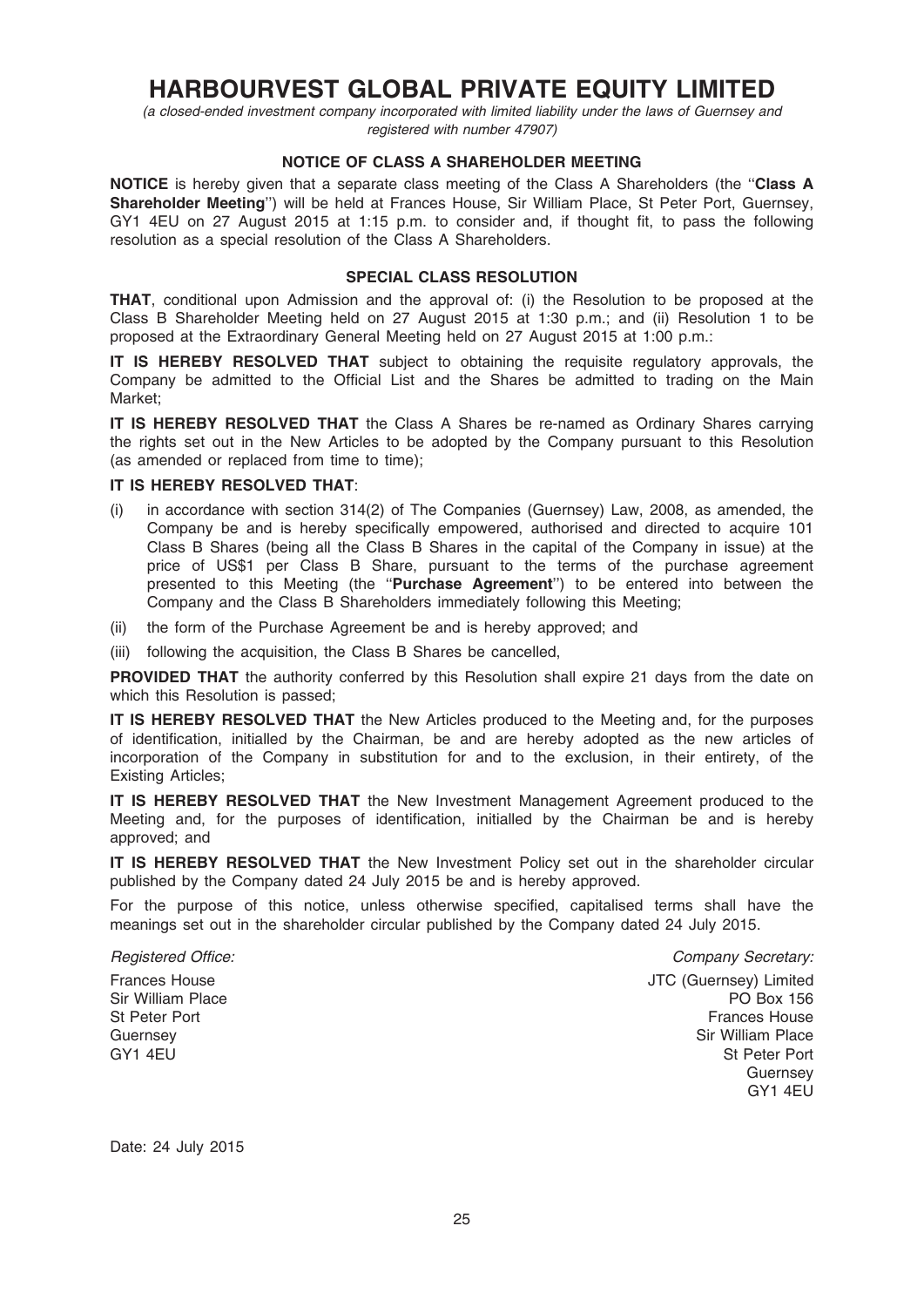#### Notes:

- 1. The Class A Shareholders are entitled to attend, speak and vote at the Class A Shareholder Meeting in respect of the above special resolution.
- 2. A class special resolution requires a majority of 75 per cent. of the votes cast by those Class A Shareholders voting in person or by proxy at the Class A Shareholder Meeting (excluding any votes which are withheld) to be voted in favour of the resolution.
- 3. A member who is entitled to attend and vote at the Class A Shareholder Meeting is entitled to appoint another person as his proxy to exercise all or any of his rights to attend and to speak and vote at the Class A Shareholder Meeting. A member may appoint more than one proxy in relation to the Class A Shareholder Meeting, provided that each proxy is appointed to exercise the rights attached to a different share or shares held by him. A proxy need not be a member of the Company.
- 4. A Form of Proxy is enclosed for use at the Class A Shareholder Meeting. The Form of Proxy should be completed in accordance with the instructions set out therein and sent, together with the power of attorney or other authority (if any) under which it is signed, or a notarially certified copy of such power or authority, so as to be received by post or by hand to the Registrar, Capita Registrars (Guernsey) Limited, at PXS, 34 Beckenham Road, Beckenham, Kent, BR3 4TU as soon as possible but in any event so as to arrive not later than 1:15 p.m. on 25 August 2015.
- 5. Completing and returning a Form of Proxy will not prevent a member from attending in person at the Class A Shareholder Meeting and voting should he or she so wish.
- 6. To have the right to attend and vote at the Class A Shareholder Meeting (and also for the purpose of calculating how many votes a member may cast on a poll) a member must have his or her name entered on the register of members not later than 6 p.m. on 25 August 2015. Changes to entries in the register after that time shall be disregarded in determining the rights of any member to attend and vote at the Class A Shareholder Meeting.
- 7. In event that a Form of Proxy is returned without an indication as to how the proxy shall vote on the Resolution, the proxy will exercise his discretion as to whether, and if so how, he votes.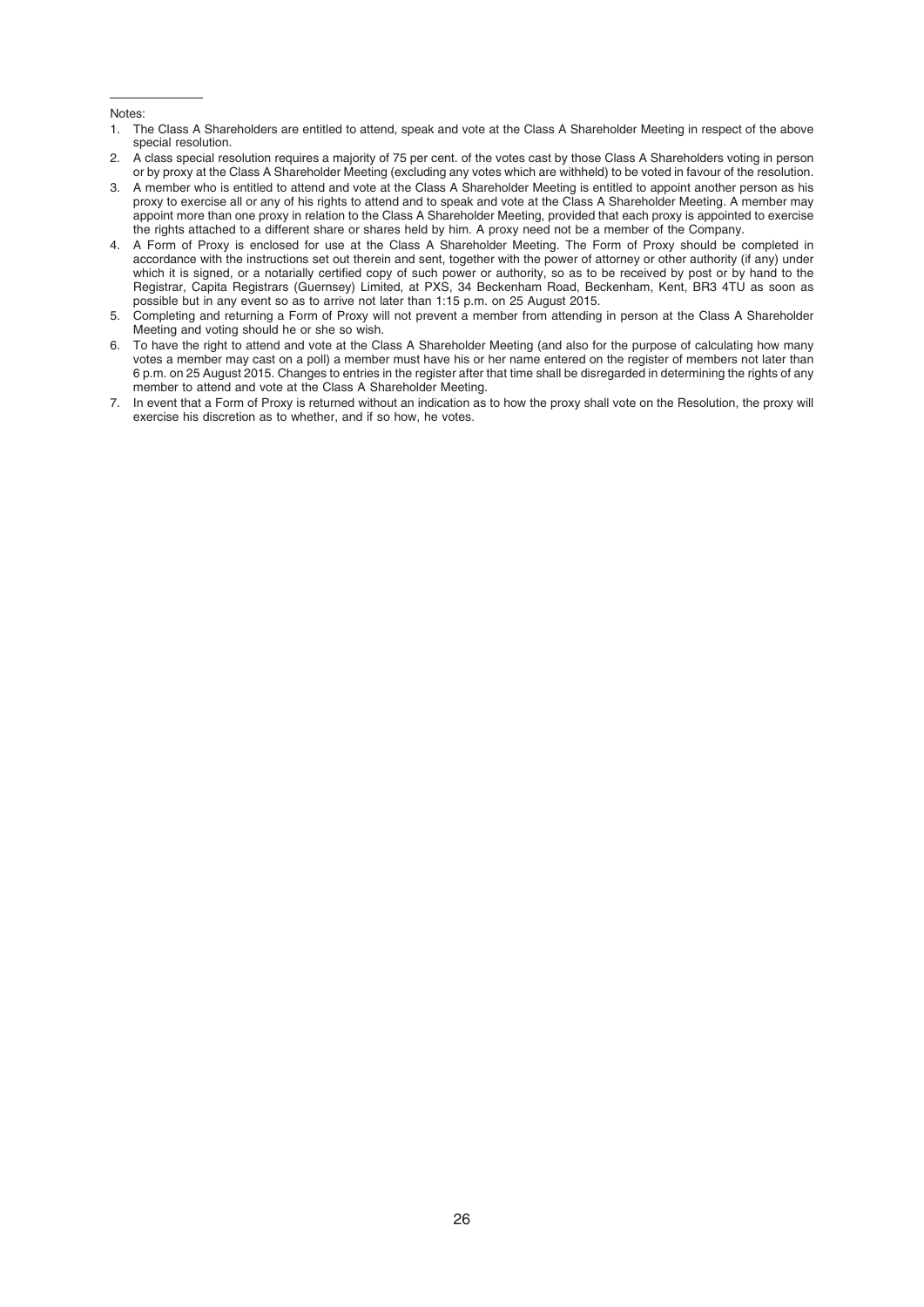# HARBOURVEST GLOBAL PRIVATE EQUITY LIMITED

(a closed-ended investment company incorporated with limited liability under the laws of Guernsey and registered with number 47907)

### NOTICE OF CLASS B SHAREHOLDER MEETING

NOTICE is hereby given that a separate class meeting of Class B Shareholders (the "Class B Shareholder Meeting'') will be held at Frances House, Sir William Place, St Peter Port, Guernsey, GY1 4EU on 27 August 2015 at 1:30 p.m. to consider and, if thought fit, to pass the following resolution as a special resolution of the Class B Shareholders.

### SPECIAL CLASS RESOLUTION

THAT, conditional upon Admission and the approval of: (i) the Resolution to be proposed at the Class A Shareholder Meeting held on 27 August 2015 at 1:15 p.m.; and (ii) Resolution 1 to be proposed at the Extraordinary General Meeting held on 27 August 2015 at 1:00 p.m.:

IT IS HEREBY RESOLVED THAT subject to obtaining the requisite regulatory approvals, the Company be admitted to the Official List and the Shares be admitted to trading on the Main Market;

IT IS HEREBY RESOLVED THAT the Class A Shares be re-named as Ordinary Shares carrying the rights set out in the New Articles to be adopted by the Company pursuant to this Resolution (as amended or replaced from time to time);

### IT IS HEREBY RESOLVED THAT:

- (i) in accordance with section 314(2) of The Companies (Guernsey) Law, 2008, as amended, the Company be and is hereby specifically empowered, authorised and directed to acquire 101 Class B Shares (being all the Class B Shares in the capital of the Company in issue) at the price of US\$1 per Class B Share, pursuant to the terms of the purchase agreement presented to this Meeting (the "Purchase Agreement") to be entered into between the Company and the Class B Shareholders immediately following this Meeting;
- (ii) the form of the Purchase Agreement be and is hereby approved; and
- (iii) following the acquisition, the Class B Shares be cancelled,

**PROVIDED THAT** the authority conferred by this Resolution shall expire 21 days from the date on which this Resolution is passed;

IT IS HEREBY RESOLVED THAT the New Articles produced to the Meeting and, for the purposes of identification, initialled by the Chairman, be and are hereby adopted as the new articles of incorporation of the Company in substitution for and to the exclusion, in their entirety, of the Existing Articles;

IT IS HEREBY RESOLVED THAT the New Investment Management Agreement produced to the Meeting and, for the purposes of identification, initialled by the Chairman be and is hereby approved; and

IT IS HEREBY RESOLVED THAT the New Investment Policy set out in the shareholder circular published by the Company dated 24 July 2015 be and is hereby approved.

For the purpose of this notice, unless otherwise specified, capitalised terms shall have the meanings set out in the shareholder circular published by the Company dated 24 July 2015.

Frances House Sir William Place St Peter Port **Guernsey** GY1 4EU

Registered Office:  $\blacksquare$  Company Secretary: JTC (Guernsey) Limited PO Box 156 Frances House Sir William Place St Peter Port **Guernsey** GY1 4EU

Date: 24 July 2015